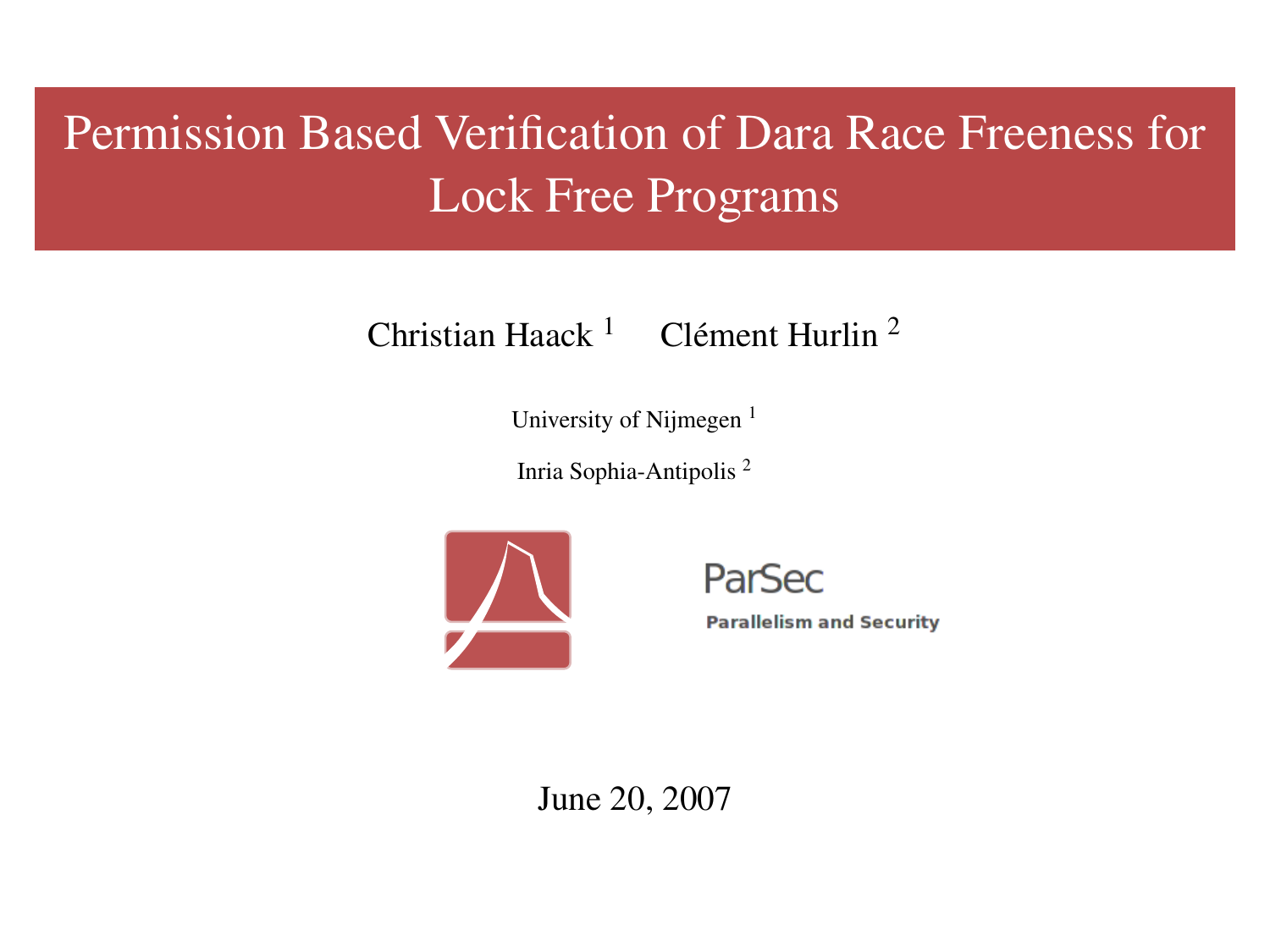## [Introduction](#page-1-0)

<span id="page-1-0"></span>

Writing correct multithreaded programs software is:

- **1** *difficult* (Flanagan and Qadeer).
- <sup>2</sup> *notoriously difficult* (Jacobs et al.).
- <sup>3</sup> *notoriously tricky* (Peyton Jones et al.).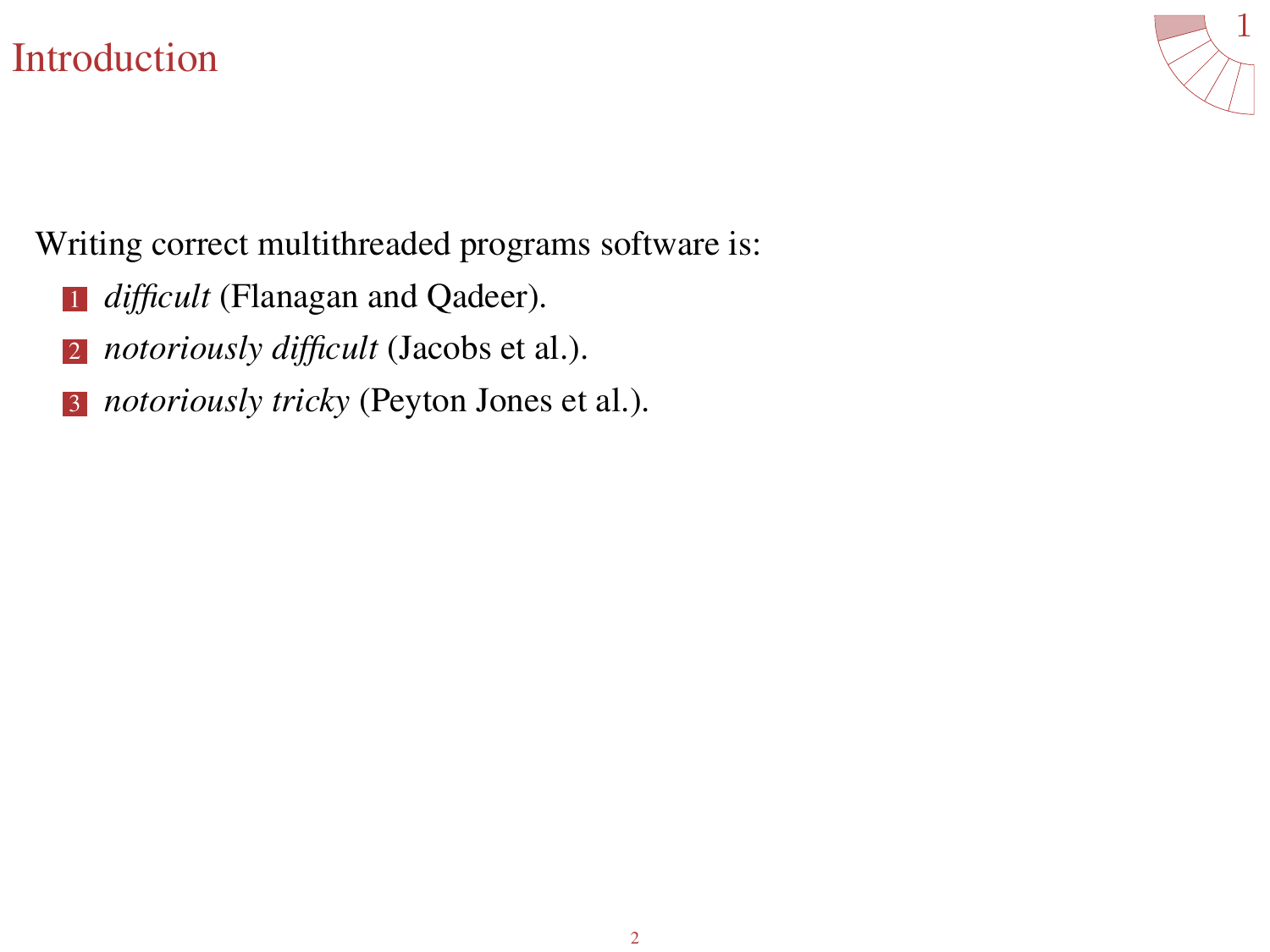## **[Introduction](#page-1-0)**



Writing correct multithreaded programs software is:

- **1** *difficult* (Flanagan and Qadeer).
- <sup>2</sup> *notoriously difficult* (Jacobs et al.).
- <sup>3</sup> *notoriously tricky* (Peyton Jones et al.).
- Difficulties arise when objects are shared. П
- Read/write or write/write conflicts: data race.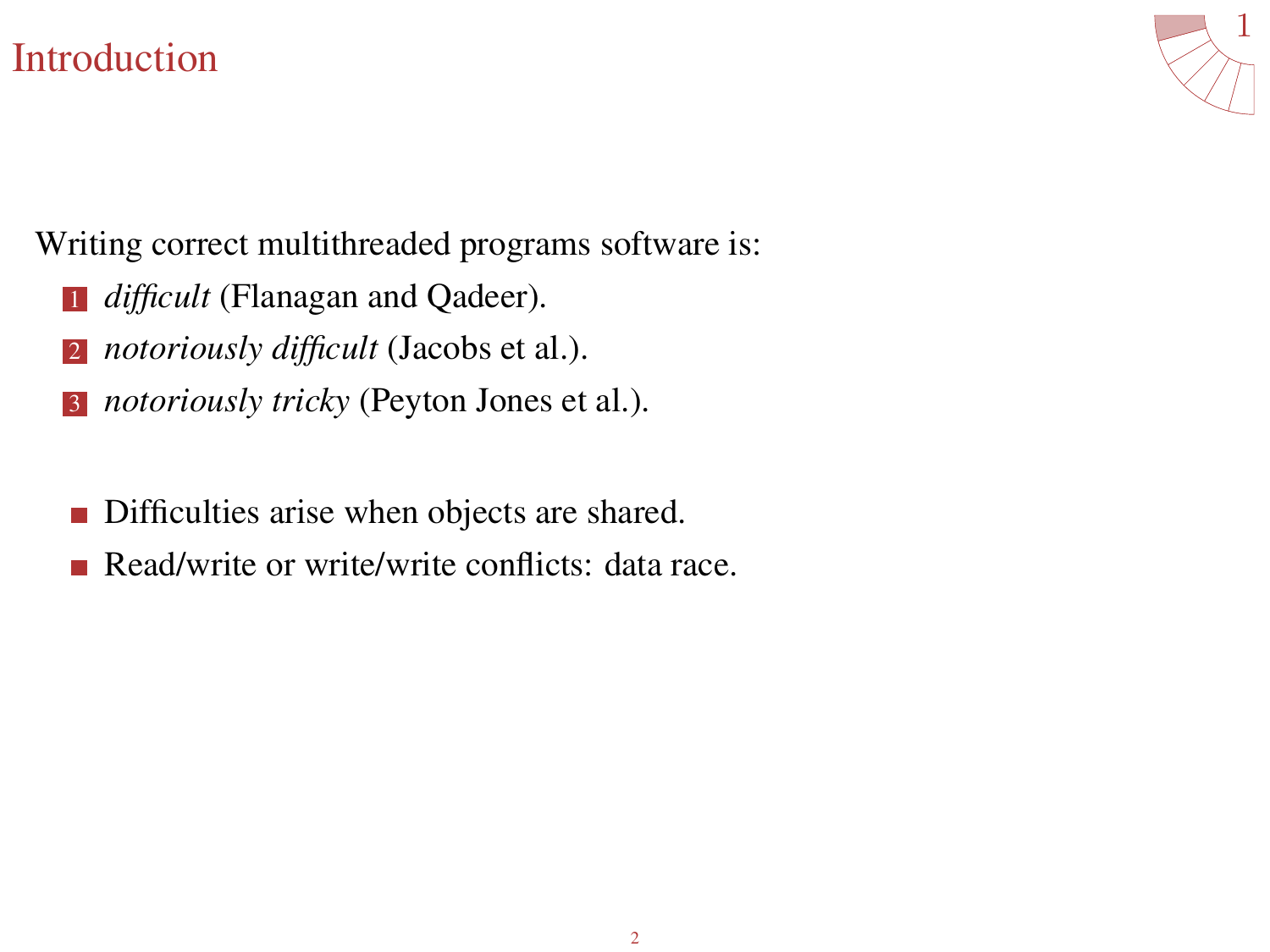<span id="page-3-0"></span>

Boyland's *Checking interferences with fractional permissions*:

- Associate each location with a permission.
- **Full permission 1 permits to read and write.**
- Split permissions  $\frac{1}{2}, \frac{1}{4}, \dots$  permit only to read.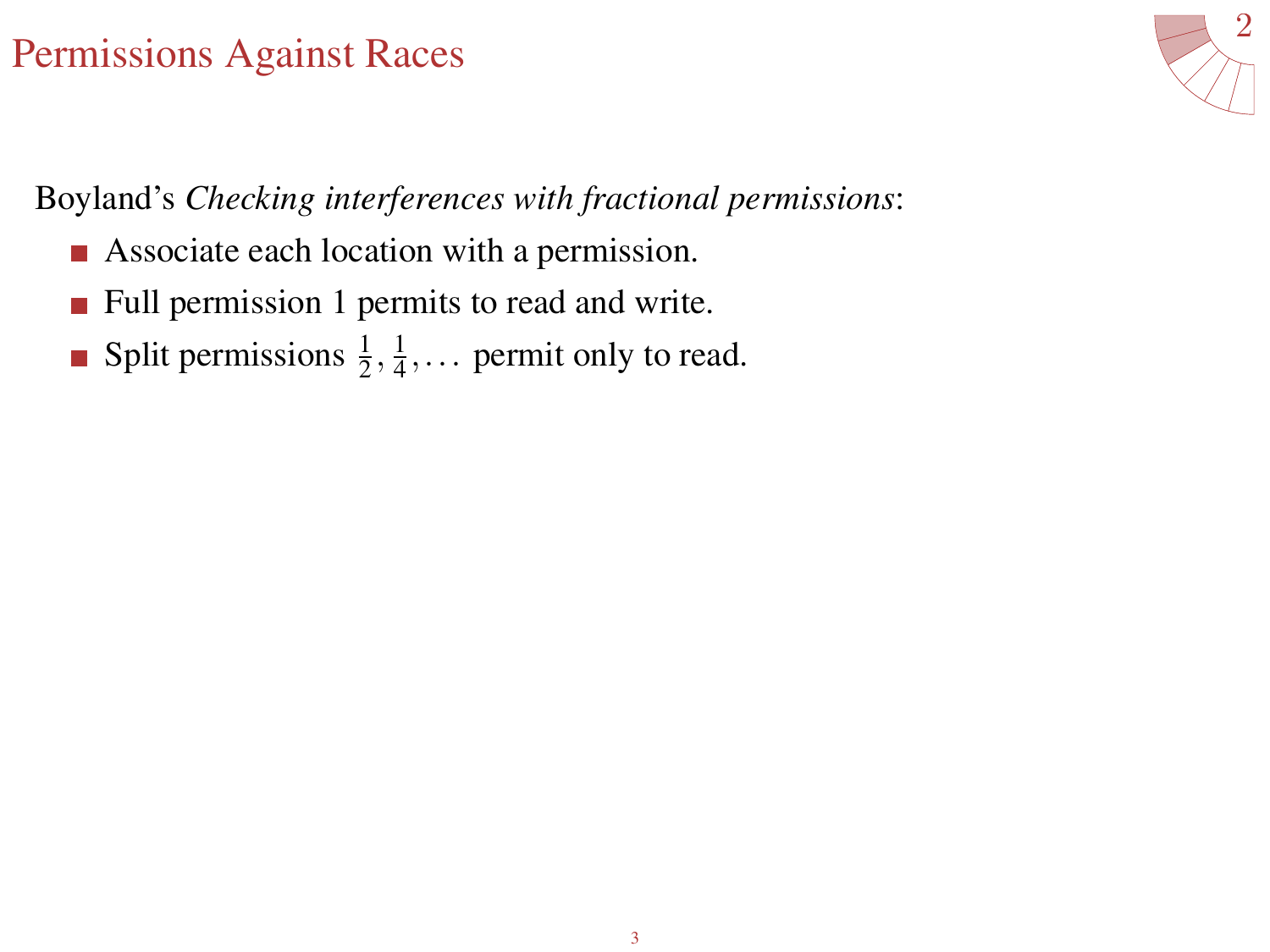

Boyland's *Checking interferences with fractional permissions*:

- Associate each location with a permission.
- Full permission 1 permits to read and write.
- Split permissions  $\frac{1}{2}, \frac{1}{4}, \dots$  permit only to read.

Our goal:

- Lift this to a Java-like language.
- To handle lock free algorithms (possibly with arrays).
	- $\triangleright$  Proof obligations related to array index arithmetic.
	- $\triangleright$  We will delegate them to a theorem prover in an implementation.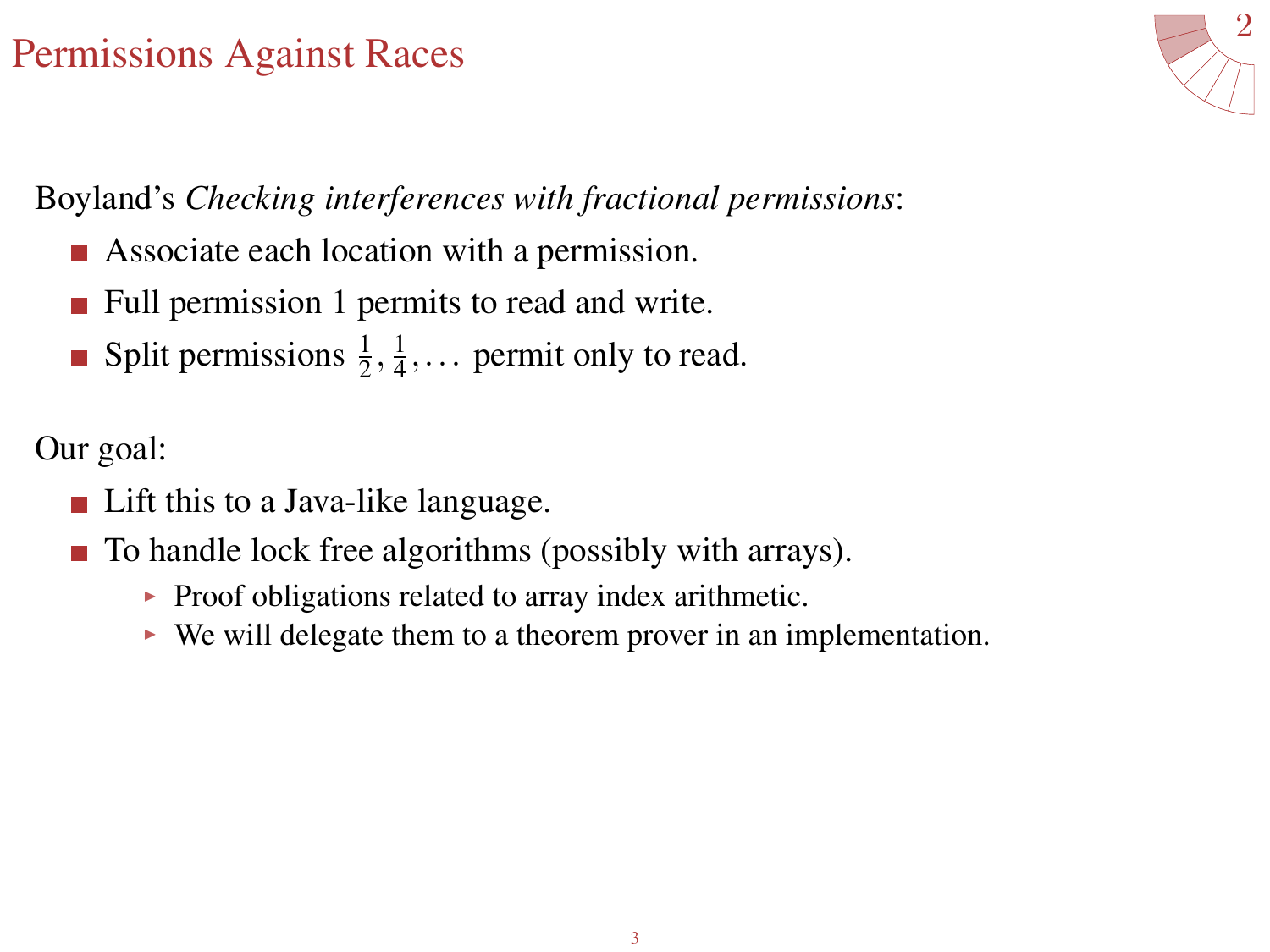

| $\pi$ | $\mathbf{C} =$ | permissions                           |
|-------|----------------|---------------------------------------|
|       |                | full permission (needed for writing)  |
|       | $split(\pi)$   | split permission (needed for reading) |
|       | $\alpha$       | permission variable                   |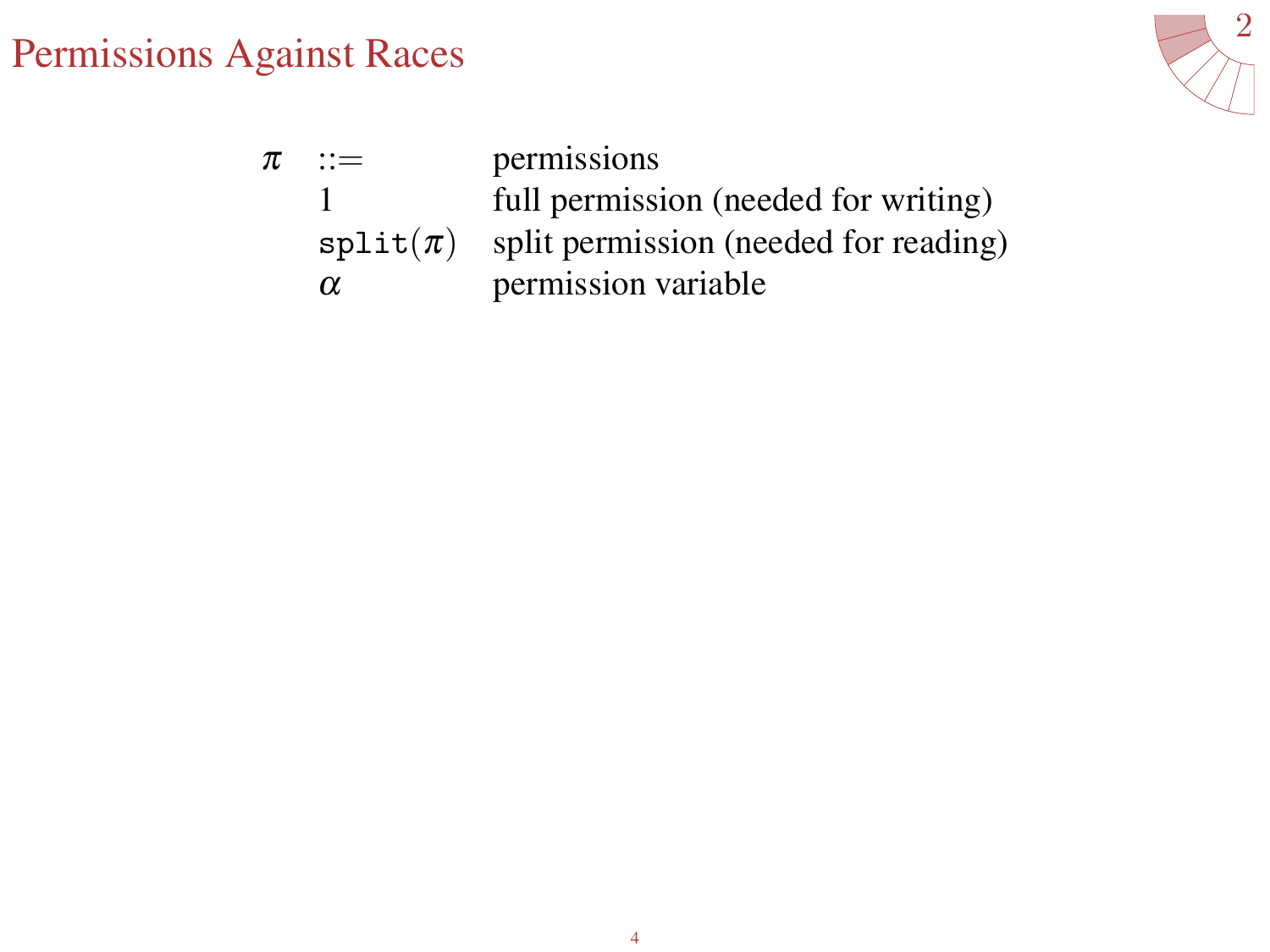

| π | $\mathbf{m}$ | permissions                           |
|---|--------------|---------------------------------------|
|   |              | full permission (needed for writing)  |
|   | $split(\pi)$ | split permission (needed for reading) |
|   | α            | permission variable                   |

$$
P,Q,R ::= \n\begin{array}{c}\n\text{per:} \\
e \quad (\text{Bc}) \\
\text{Perm}(r[k], \pi) \quad \text{ref} \\
\text{Final}(r[k]) \quad \text{full} \\
\text{fa}(x; e; P) \quad \text{for} \\
P * Q \quad \text{per.}\n\end{array}
$$

*P*,*Q*,*R* ::= permissions formulas *e* (boolean) expression  $r$  has permission  $π$  to  $r$ .κ permission to  $r \cdot \kappa$  is lost forever all  $x$ ,  $e$  implies  $P$ *P* mission-splitting conjunction

 $\blacksquare$   $\kappa$  is a field or  $\ast$ .

*r* is a final reference path.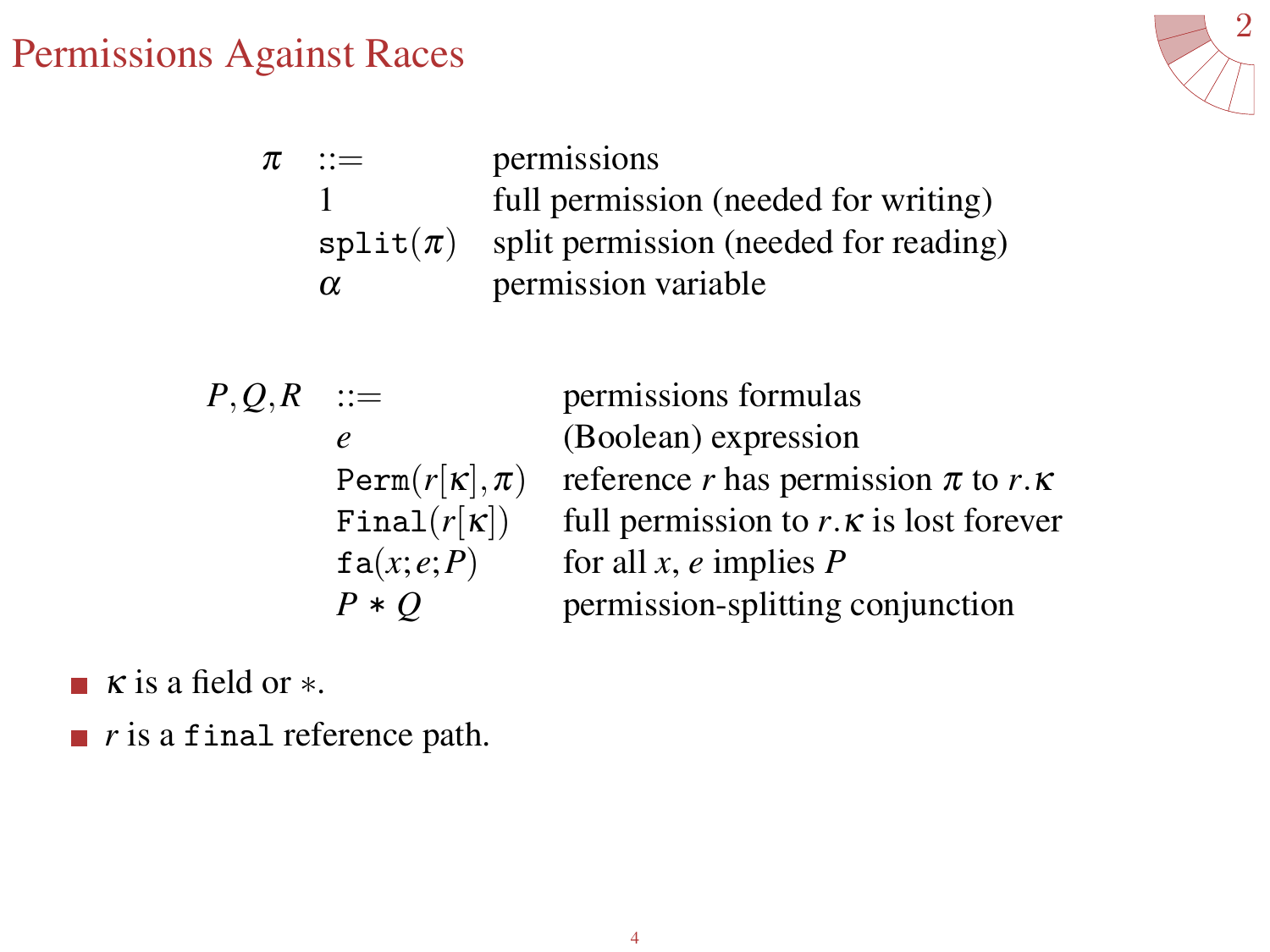}



Requirements/assumptions are written as methods pre/postconditions:

```
class DoubleTwoRows extends Thread{
  int a[][];
  int row;
  //@ requires Perm(a[row..row+1][*],1);
  //@ ensures Perm(a[row..row+1][*],1);
  void run(){
    int j = 0;
    while(j \lt a.length){
      //@ loop_invariant Perm(a[row..row+1][*],1);
      a[row][j] = 2*a[row][j];a[row+1][j] = 2*a[row+1][j];j++;
   }
  }
```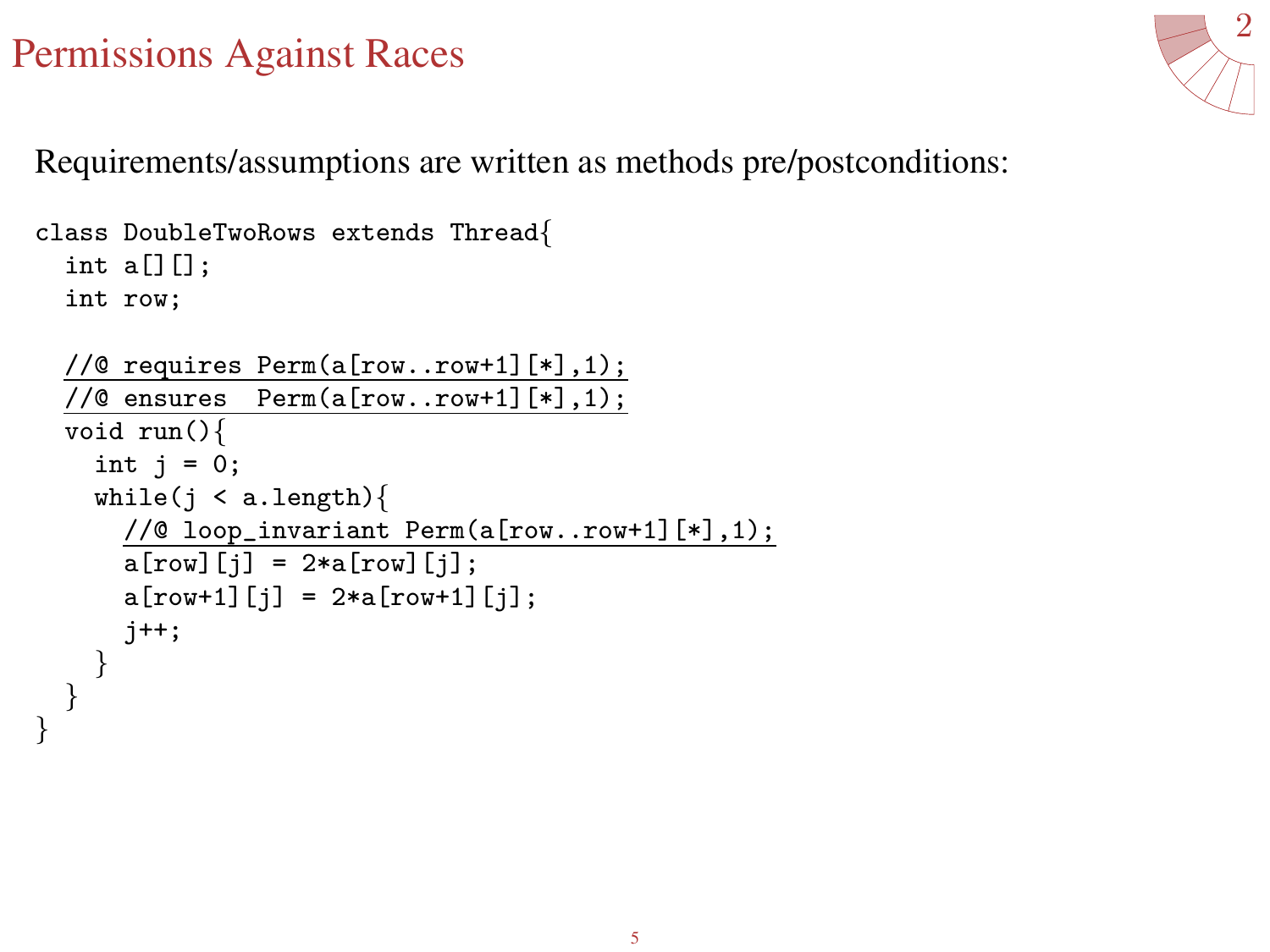# [Permission Splitting/Combination](#page-8-0)

<span id="page-8-0"></span>

Permission splitting is *not* idempotent:

$$
\texttt{Perm}(r[\kappa], \pi) \not\equiv \texttt{Perm}(r[\kappa], \pi) * \texttt{Perm}(r[\kappa], \pi)
$$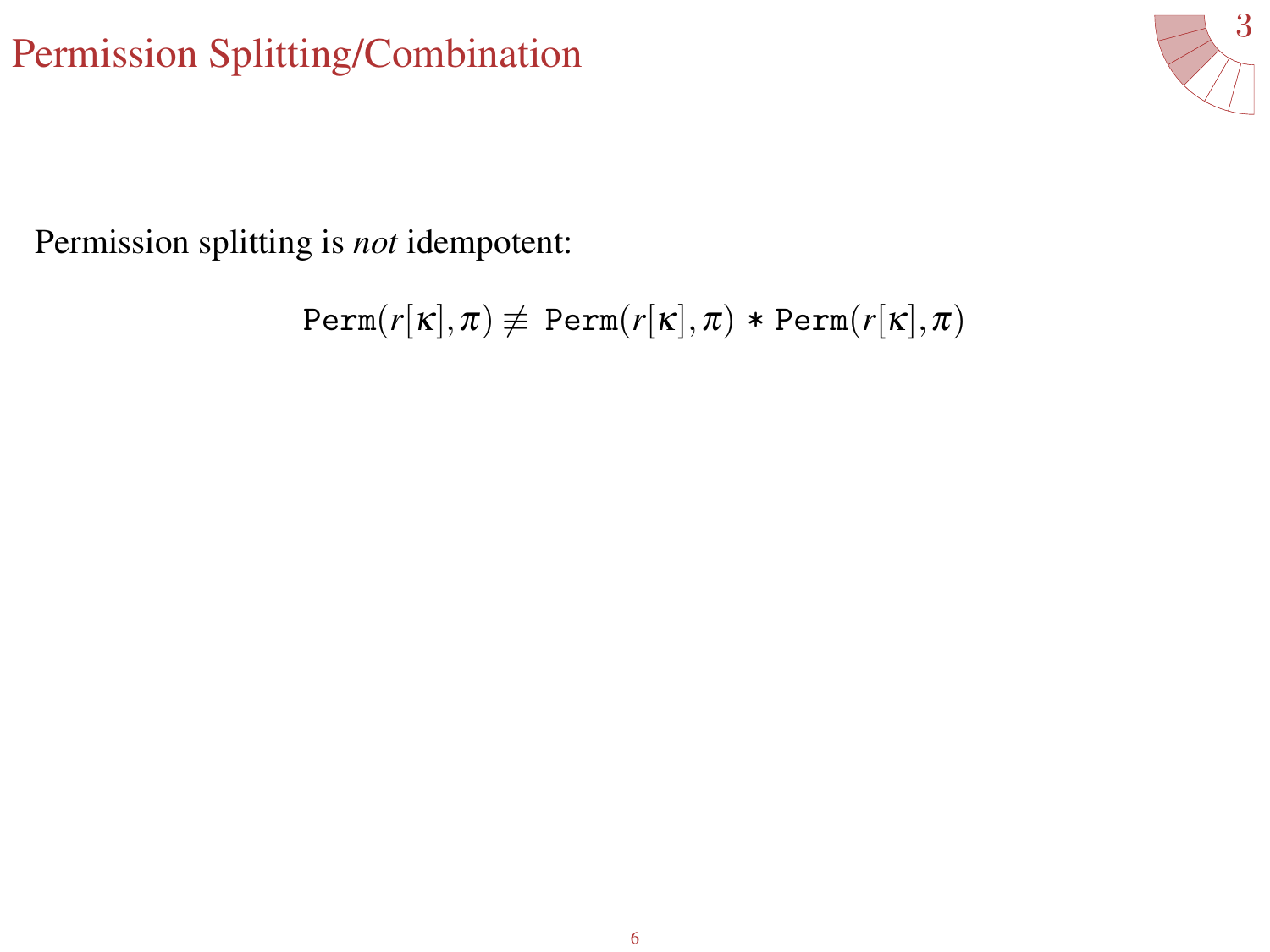# [Permission Splitting/Combination](#page-8-0)



Permission splitting is *not* idempotent:

$$
\texttt{Perm}(r[\kappa], \pi) \not\equiv \texttt{Perm}(r[\kappa], \pi) * \texttt{Perm}(r[\kappa], \pi)
$$

However, non Final permissions can be split into two *smaller* permissions:

$$
\texttt{Perm}(r[\kappa],\pi) \, \equiv \, \texttt{Perm}(r[\kappa],\texttt{split}(\pi)) * \texttt{Perm}(r[\kappa],\texttt{split}(\pi))
$$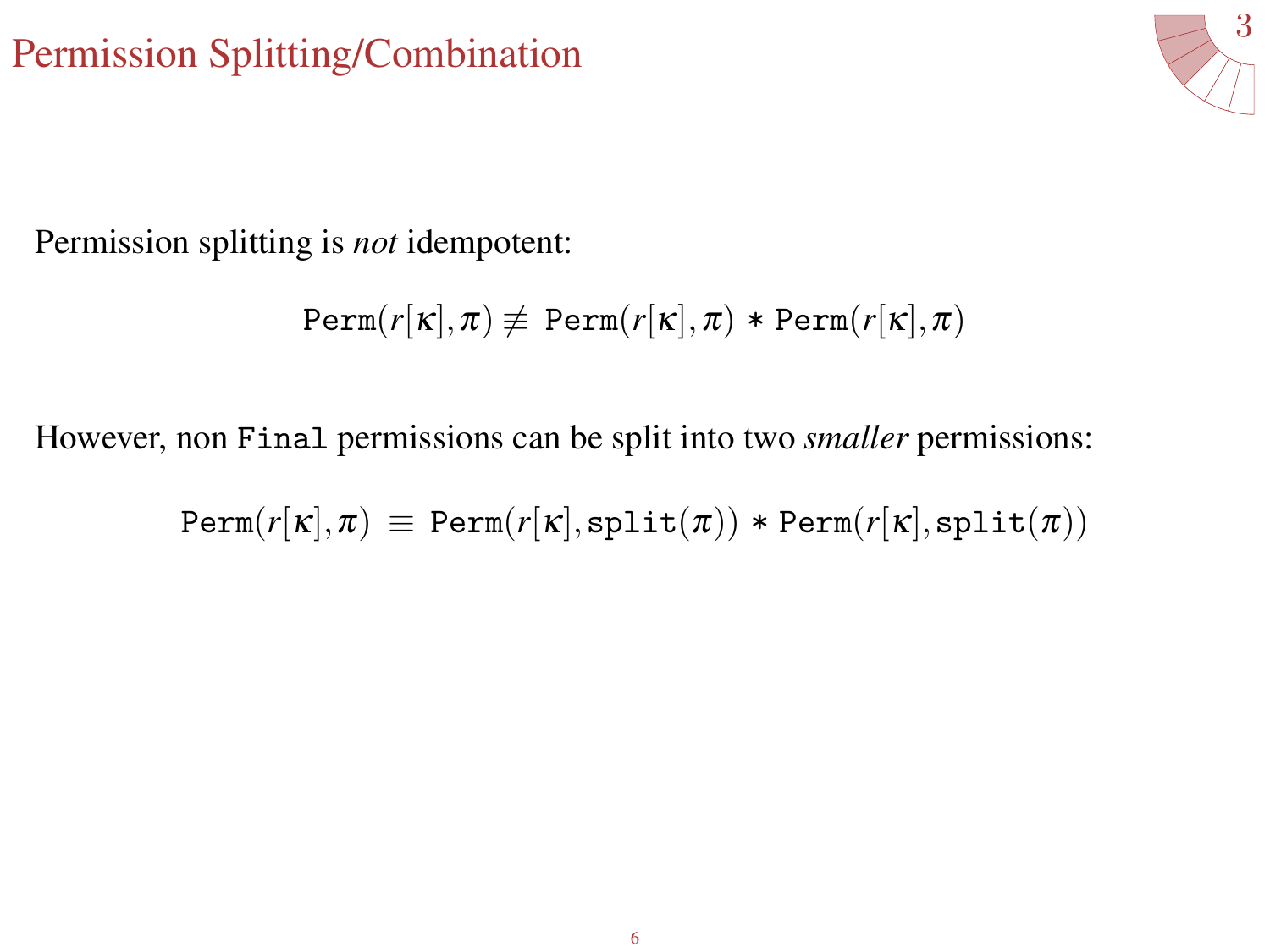# [Permission Splitting/Combination](#page-8-0)



- **Final**( $r[\kappa]$ ) means that  $r[\kappa]$  is readonly forever.
- Final permissions can be split an infinite number of times but cannot be recombined to a full permission:

 $\text{Final}(r[\kappa]) \equiv \text{Final}(r[\kappa]) * \text{Final}(r[\kappa])$ 

**This extends Java's final: fields can be finalized at any point (not only during** constructor).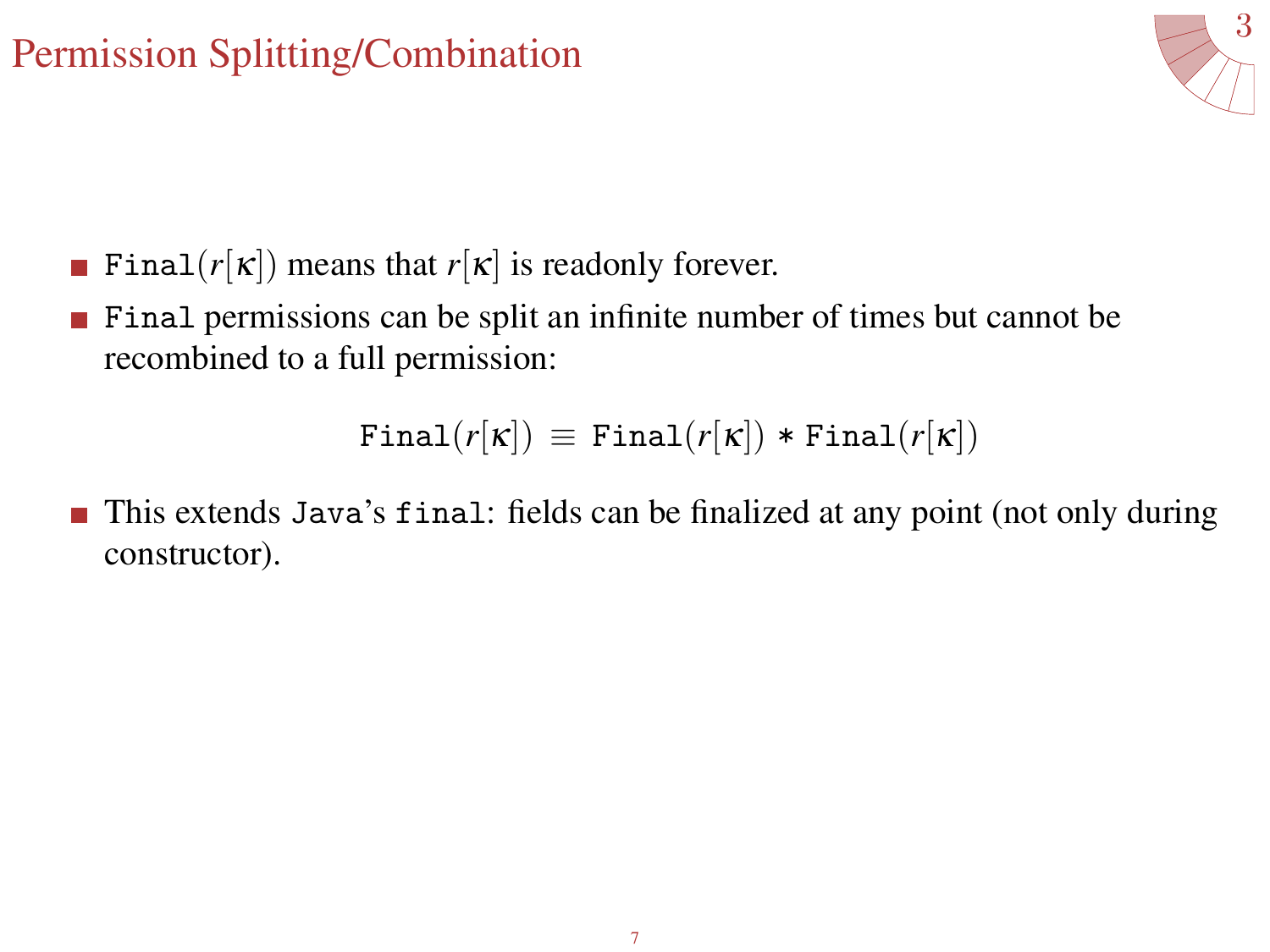

Splitting an array into different parts:

$$
\texttt{Perm}(r[*], \pi) \equiv \texttt{fa}(x; 0 \leq x \& x \leq r.\texttt{length}; \, \texttt{Perm}(r[x], \pi))
$$

$$
!e\vdash !e' \Rightarrow \mathtt{fa}(x; e\vdash e'; P) \equiv \mathtt{fa}(x; e; P) * \mathtt{fa}(x; e'; P)
$$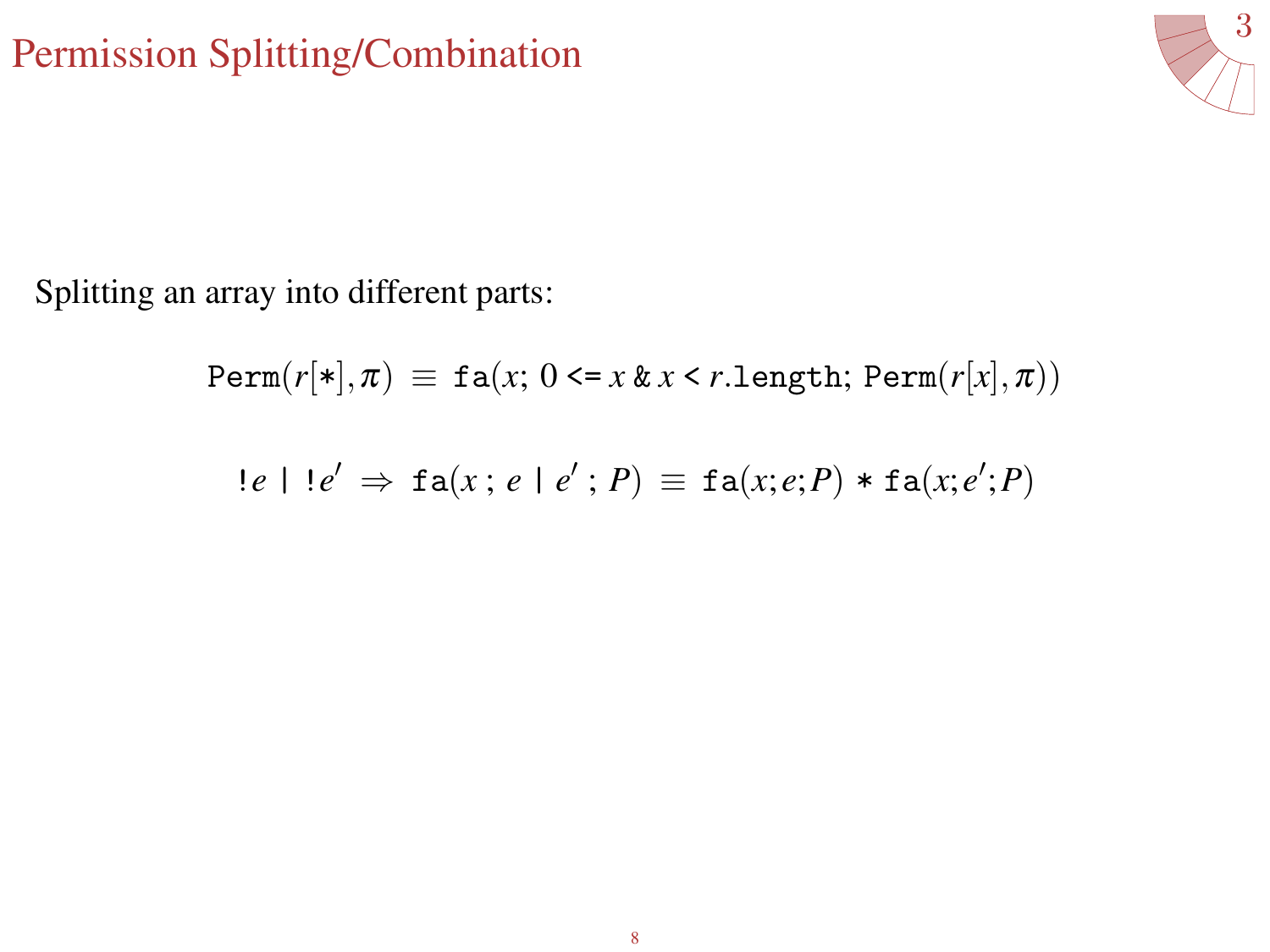<span id="page-12-0"></span>

Reference equality is built into the logic:

$$
e == e' * P[e/x] \equiv e == e' * P[e'/x]
$$

- **This allows to verify more programs since permissions can "flow" from one alias** to another.
- Boyland used alias types for the same purpose.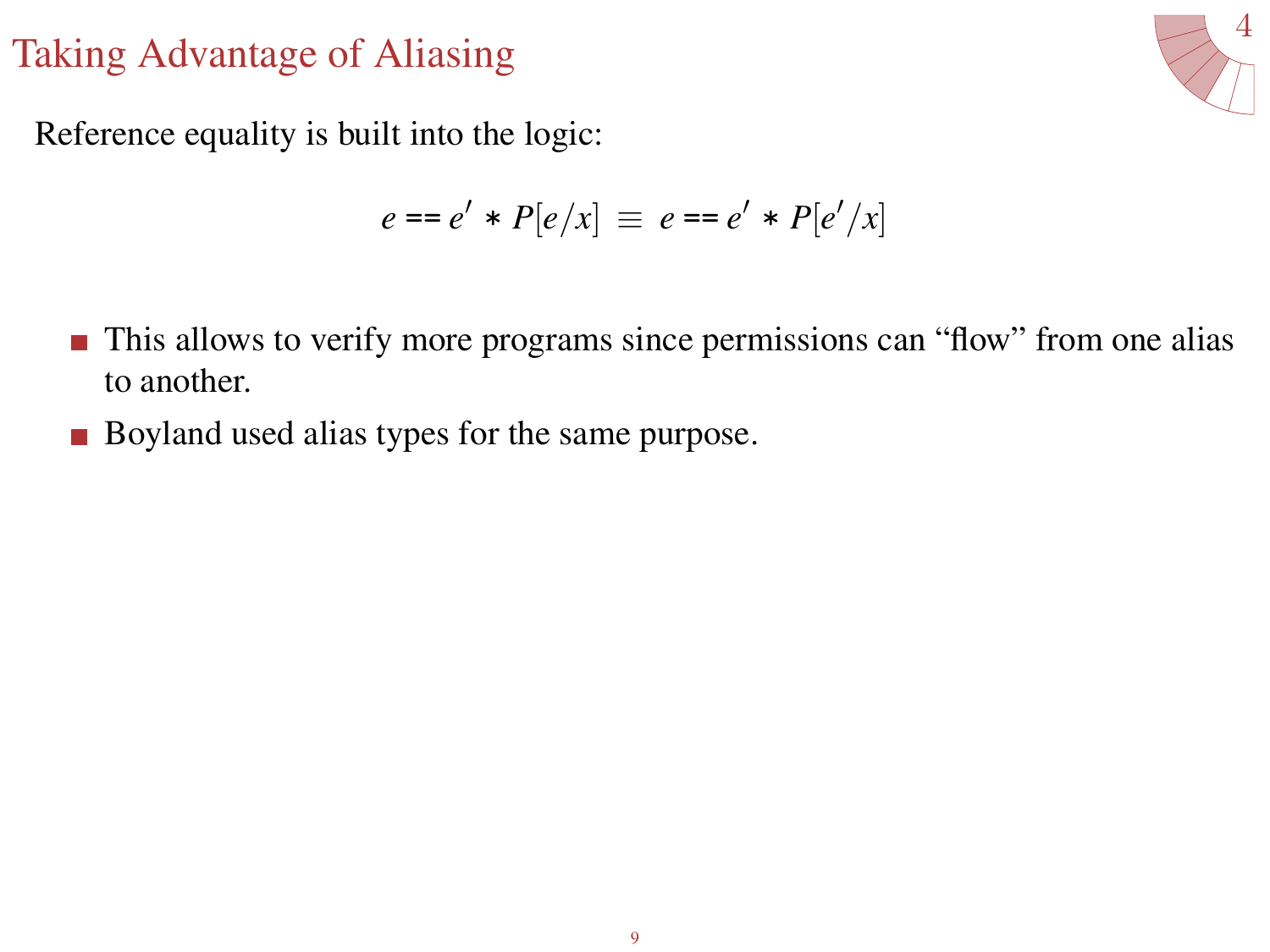

Reference equality is built into the logic:

$$
e == e' * P[e/x] \equiv e == e' * P[e'/x]
$$

- **This allows to verify more programs since permissions can "flow" from one alias** to another.
- Boyland used alias types for the same purpose.

$$
\frac{\Gamma \vdash v : \Gamma(\ell) \quad \Gamma; P \vdash Q \quad \ell \not\in Q \quad \Gamma; \{ Q * \ell == v \} \vdash c : T\{R\}}{\Gamma; \{P\} \vdash \ell = v; c : T\{R\}} \quad \text{(Var Set)}
$$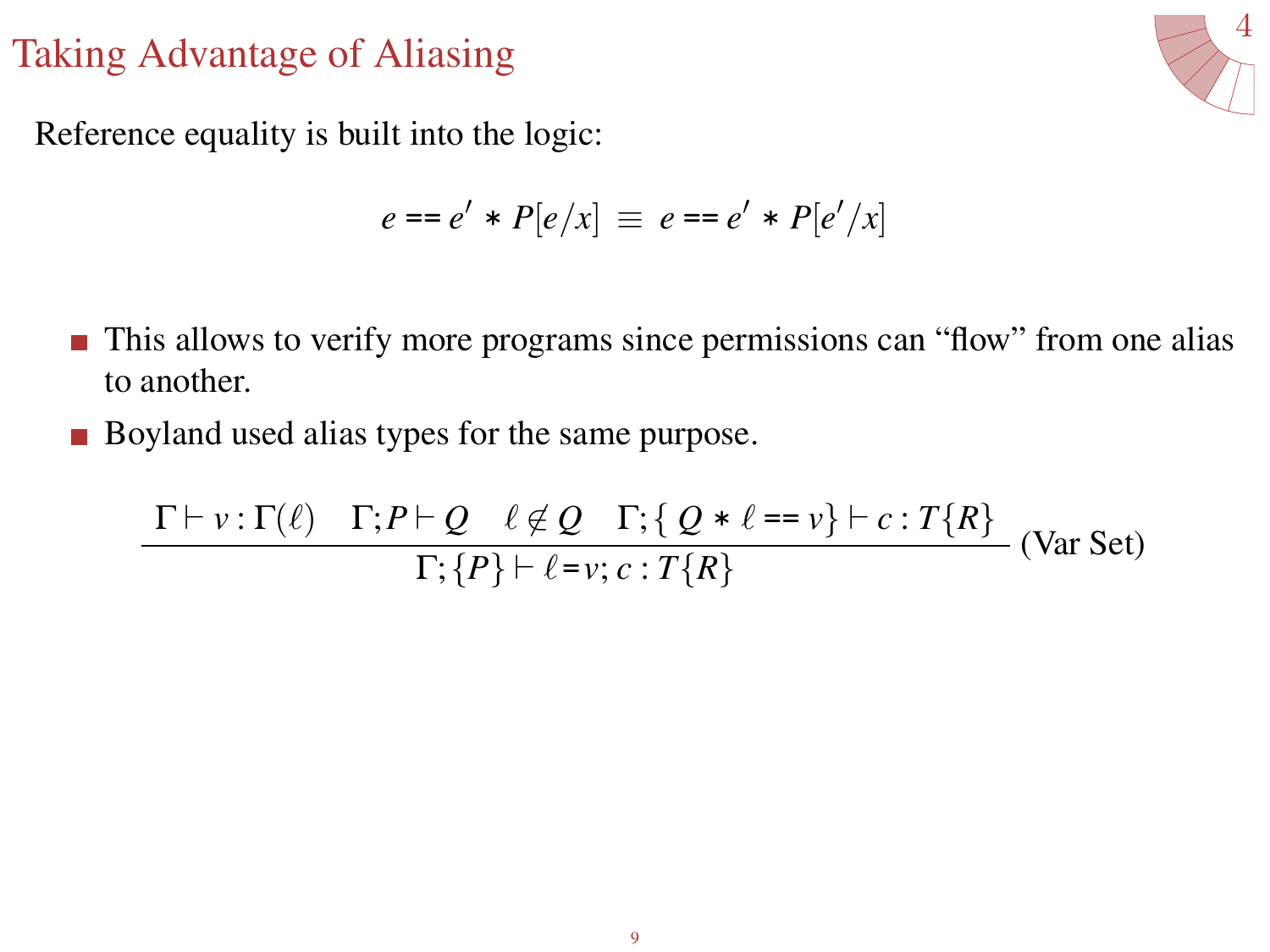$\overline{\phantom{a}}$ 



Reference equality is built into the logic:

$$
e == e' * P[e/x] \equiv e == e' * P[e'/x]
$$

- This allows to verify more programs since permissions can "flow" from one alias  $\blacksquare$ to another.
- Boyland used alias types for the same purpose.

$$
\frac{\Gamma \vdash v : \Gamma(\ell) \quad \Gamma; P \vdash Q \quad \ell \not\in Q \quad \Gamma; \{ Q * \ell == v \} \vdash c : T\{R\}}{\Gamma; \{P\} \vdash \ell = v; c : T\{R\}} \quad \text{(Var Set)}
$$

 $C <: \Gamma(\ell) \quad \Gamma; P \vdash Q \quad \ell \not\in Q \quad \Gamma; \{ Q \ast \texttt{Perm}(\ell[*,1)\} \vdash c : T\{R\} \ \Gamma; \{P\} \vdash \ell = \texttt{new } C; c : T\{R\}$  (New)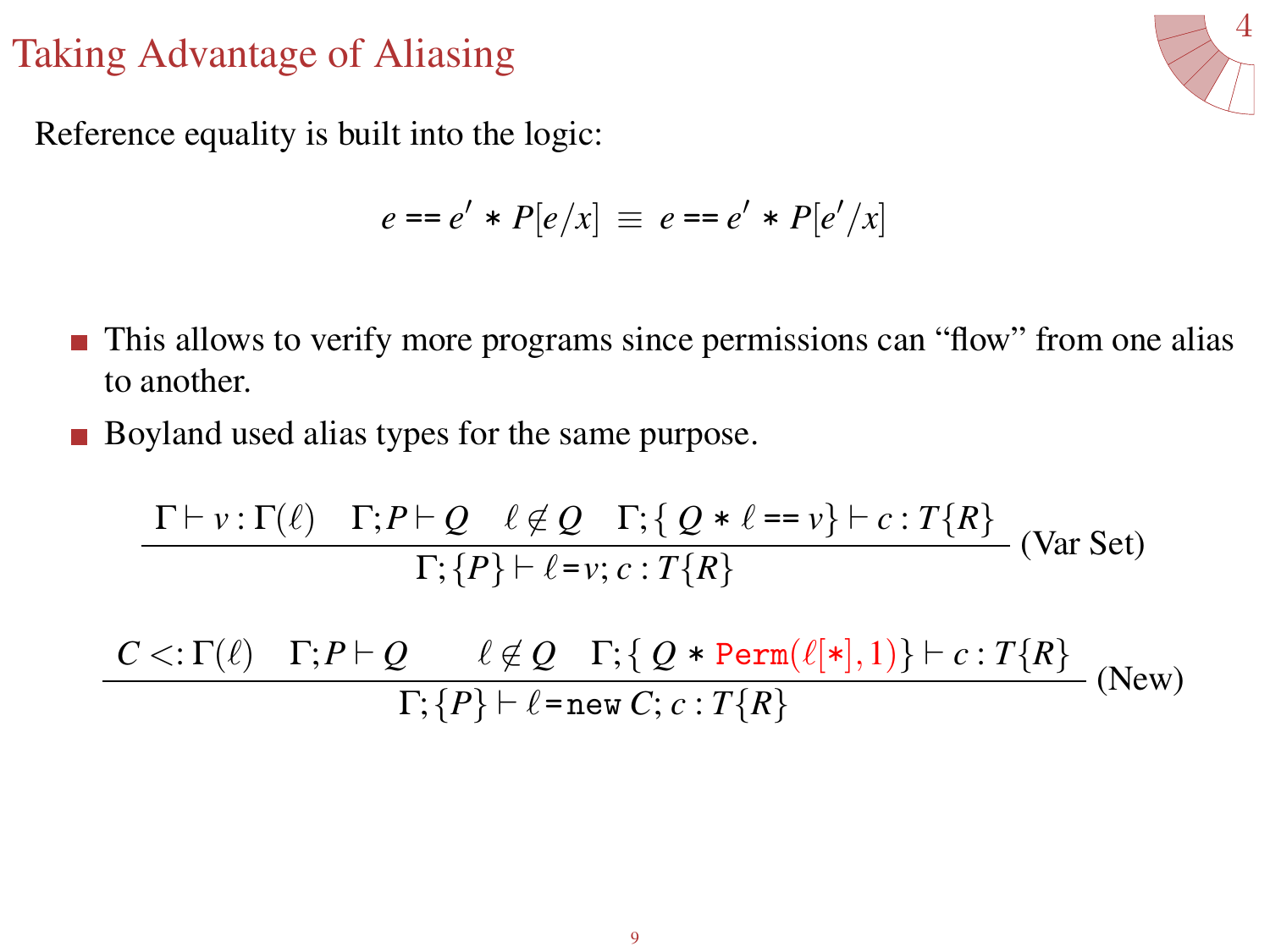

```
class C{
  int x;
  int y;
  //@ requires Perm(this[*],1);
  //@ ensures Perm(this[*],1);
  void m(){ ... }
  //@ requires Perm(this[*],1);
  //@ ensures Perm(this[*],split(1));
  void n(){ ... }
}
                                           void main(){
                                             C c = new C();
                                                {Perm(c[∗],1)}
                                           }
```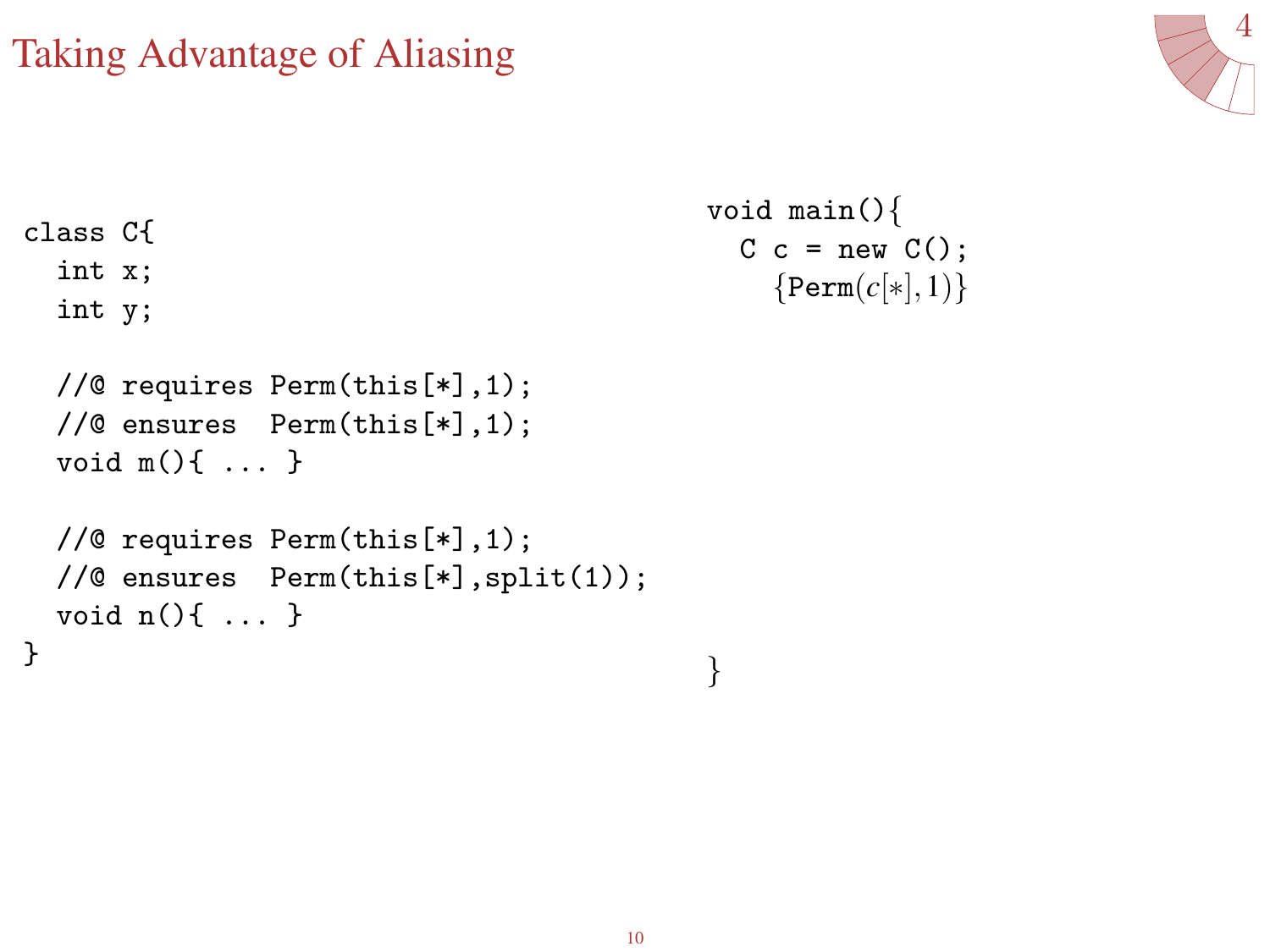

```
class C{
  int x;
  int y;
  //@ requires Perm(this[*],1);
  //@ ensures Perm(this[*],1);
  void m(){ ... }
  //@ requires Perm(this[*],1);
  //@ ensures Perm(this[*],split(1));
  void n(){ ... }
}
                                           void main(){
                                             C c = new C();
                                               {Perm(c[∗],1)}
                                             C a = c;
                                               {a = c * Perm(c[*], 1)}}
```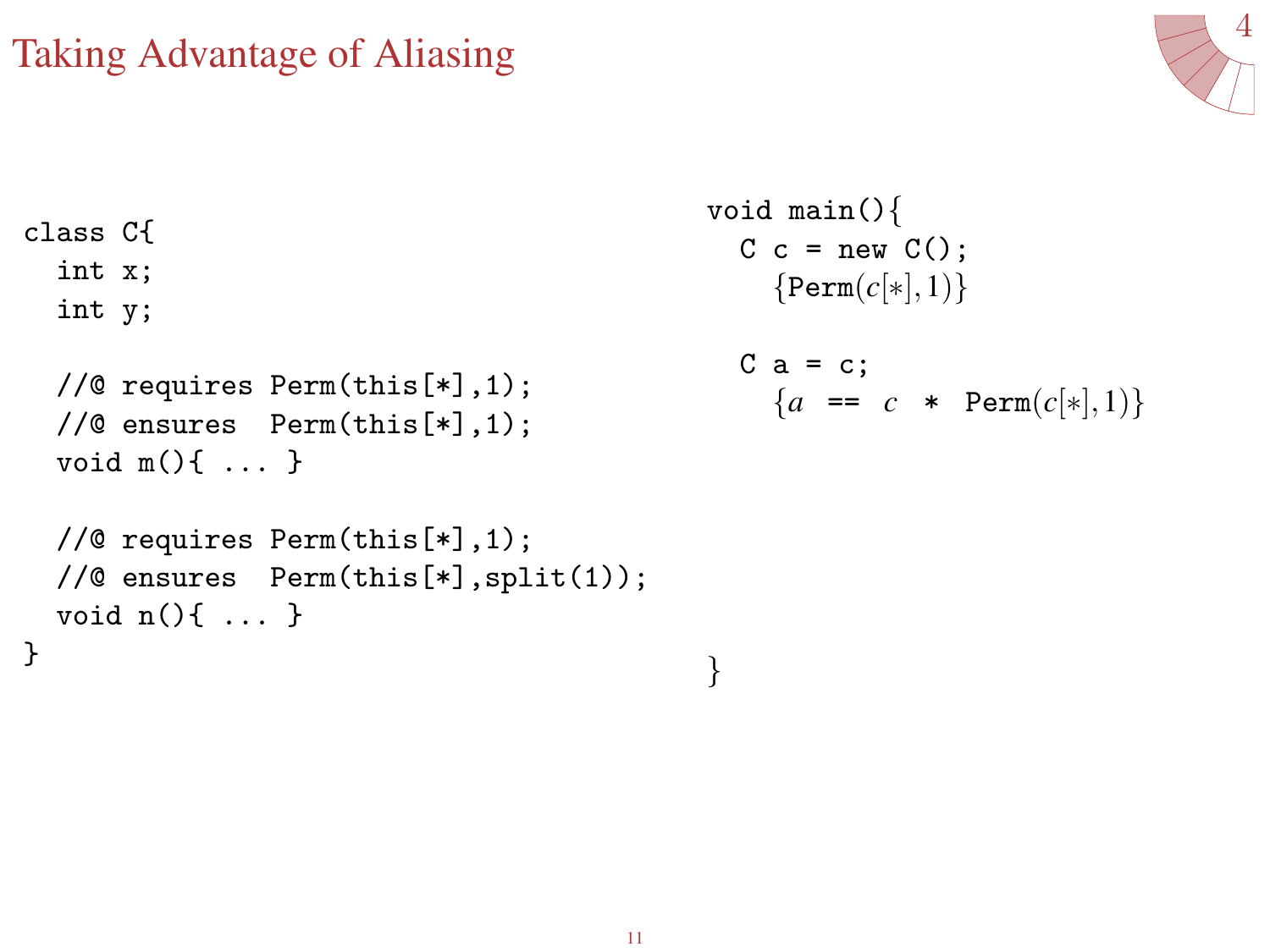

```
class C{
  int x;
  int y;
  //@ requires Perm(this[*],1);
  //@ ensures Perm(this[*],1);
  void m(){ ... }
  //@ requires Perm(this[*],1);
  //@ ensures Perm(this[*],split(1));
  void n(){ ... }
}
                                             void main(){
                                               C c = new C();
                                                  {Perm(c[∗],1)}
                                               C a = c;
                                                 {a = c * \text{Perm}(c[*], 1)}a.m();
                                                 {a = c * \text{Perm}(c[*], 1)}}
```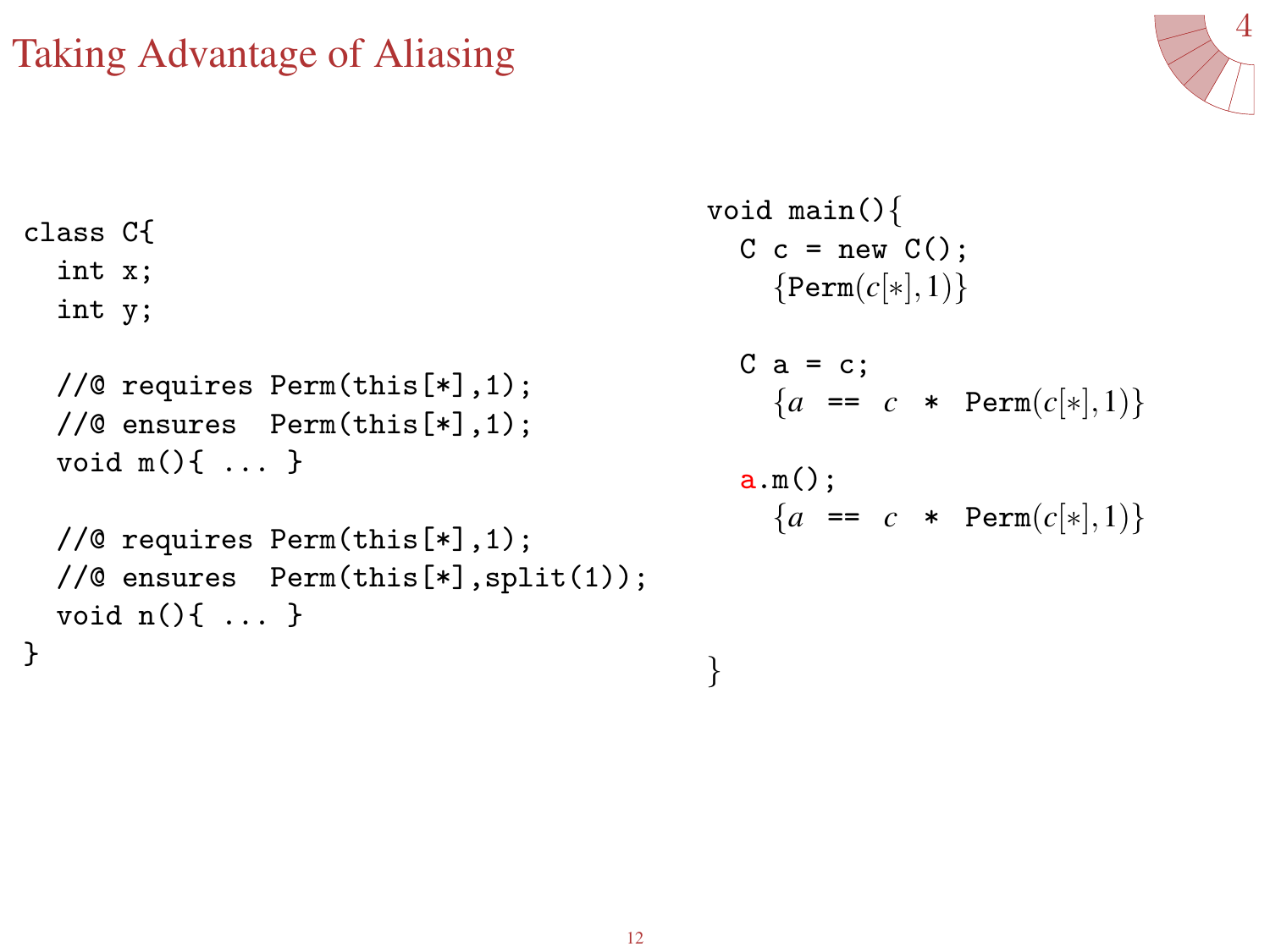

```
class C{
  int x;
  int y;
  //@ requires Perm(this[*],1);
  //@ ensures Perm(this[*],1);
  void m(){ ... }
  //@ requires Perm(this[*],1);
  //@ ensures Perm(this[*],split(1));
  void n(){ ... }
}
                                             void main(){
                                               C c = new C();
                                                 {Perm(c[∗],1)}
                                               C a = c;
                                                 {a = c * \text{Perm}(c[*], 1)}a.m();
                                                 {a = c * \text{Perm}(c[*], 1)}c.n();
                                                 {a = c * Perm(c[*], split(1))}}
```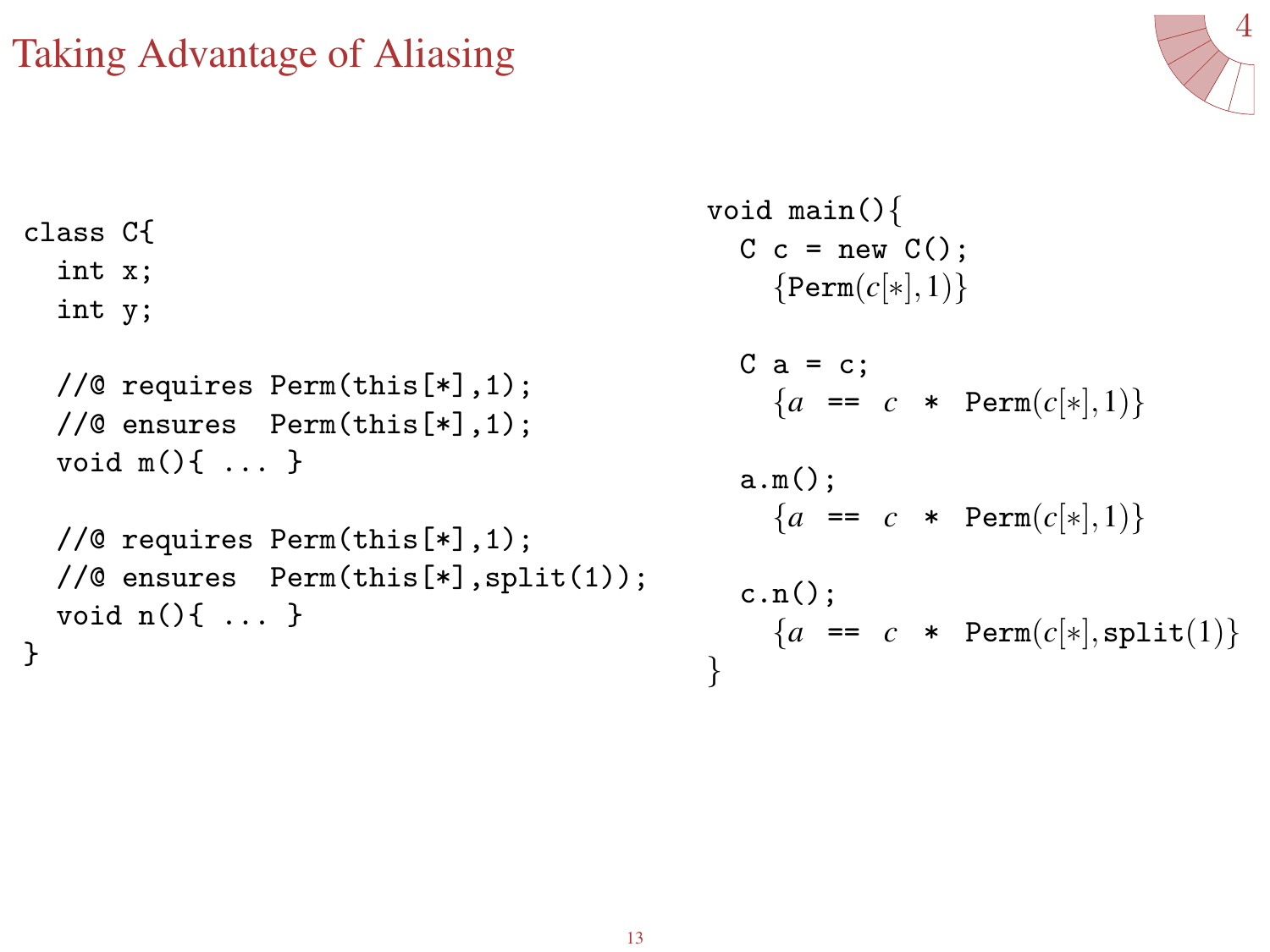<span id="page-19-0"></span>

fork, run, and join are particular methods:

- t.fork() spawns a new thread t and calls t's run method.
- $\blacksquare$  t.join() returns if t is a terminated thread (i.e. t's run method is finished)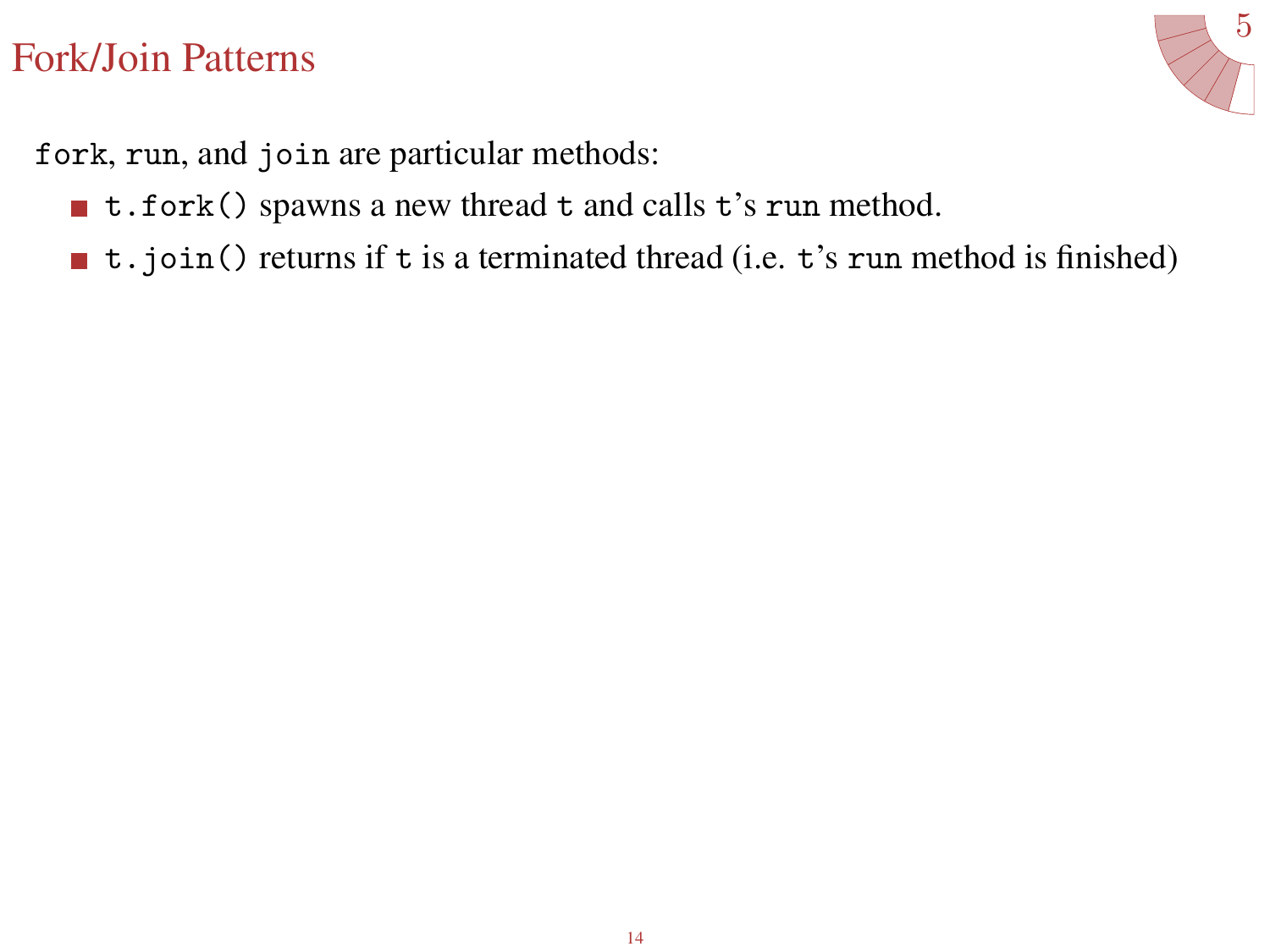

fork, run, and join are particular methods:

- t.fork() spawns a new thread t and calls t's run method.
- $\blacksquare$  t.join() returns if t is a terminated thread (i.e. t's run method is finished)
- Our system uses run's precondition as the precondition for fork.
- Our system uses run's postcondition as the postcondition for join under additional conditions: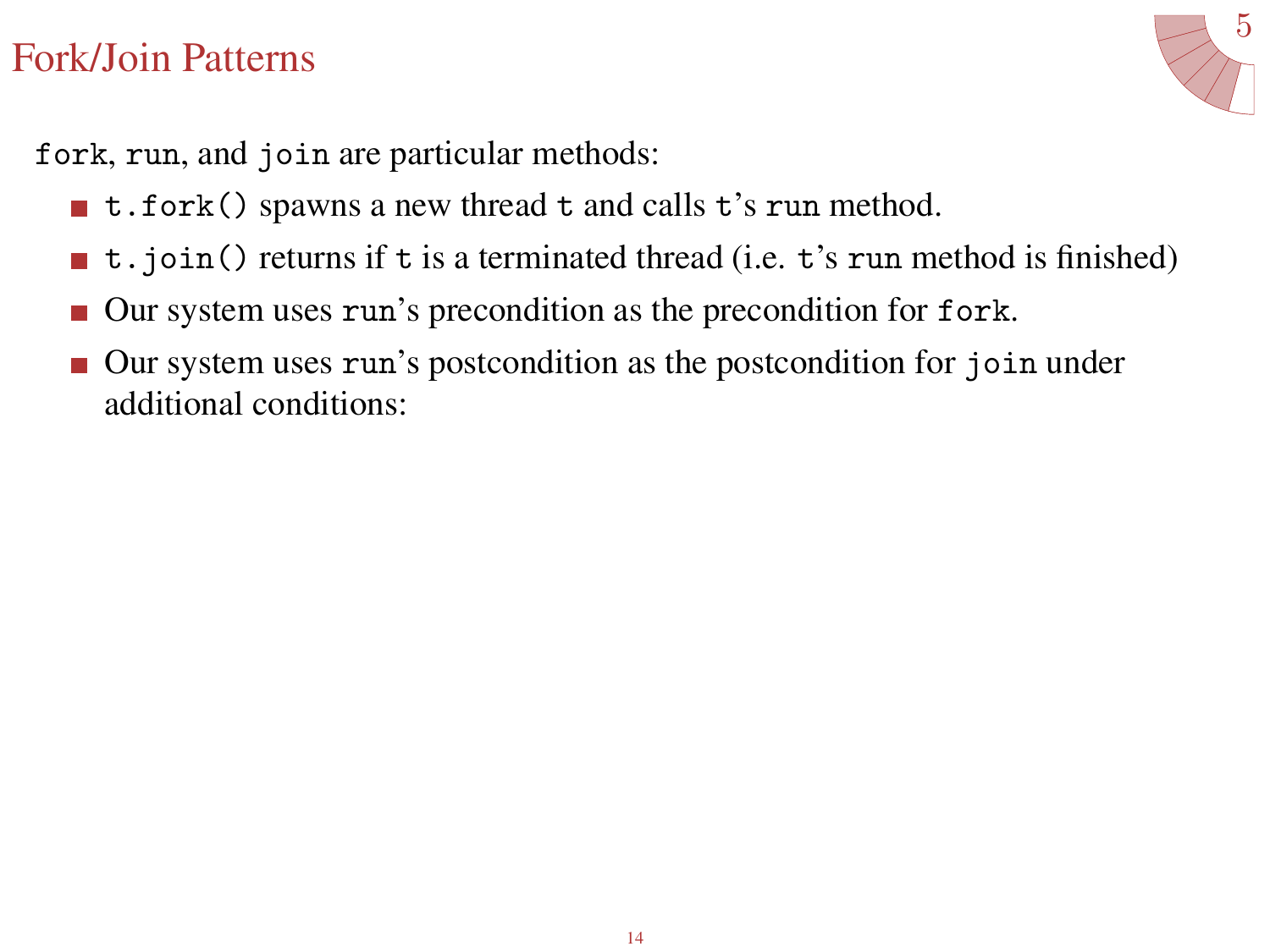

fork, run, and join are particular methods:

- t.fork() spawns a new thread t and calls t's run method.
- $\blacksquare$  t.join() returns if t is a terminated thread (i.e. t's run method is finished)
- Our system uses run's precondition as the precondition for fork.
- Our system uses run's postcondition as the postcondition for join under additional conditions:

join permission:

Perm( $r[join], \text{split}^n(1)$ ): Reference  $r$  has permission to use  $\frac{1}{2^n}$ -th of  $r.join$ 's post-condition.

$$
\blacksquare \texttt{Perm}(r[\texttt{join}], \texttt{split}^n(1)) \equiv \texttt{Perm}(r[\texttt{join}], \underbrace{\texttt{split}(\dots(\texttt{split}(1)\dots)))}_{n \text{ split}}
$$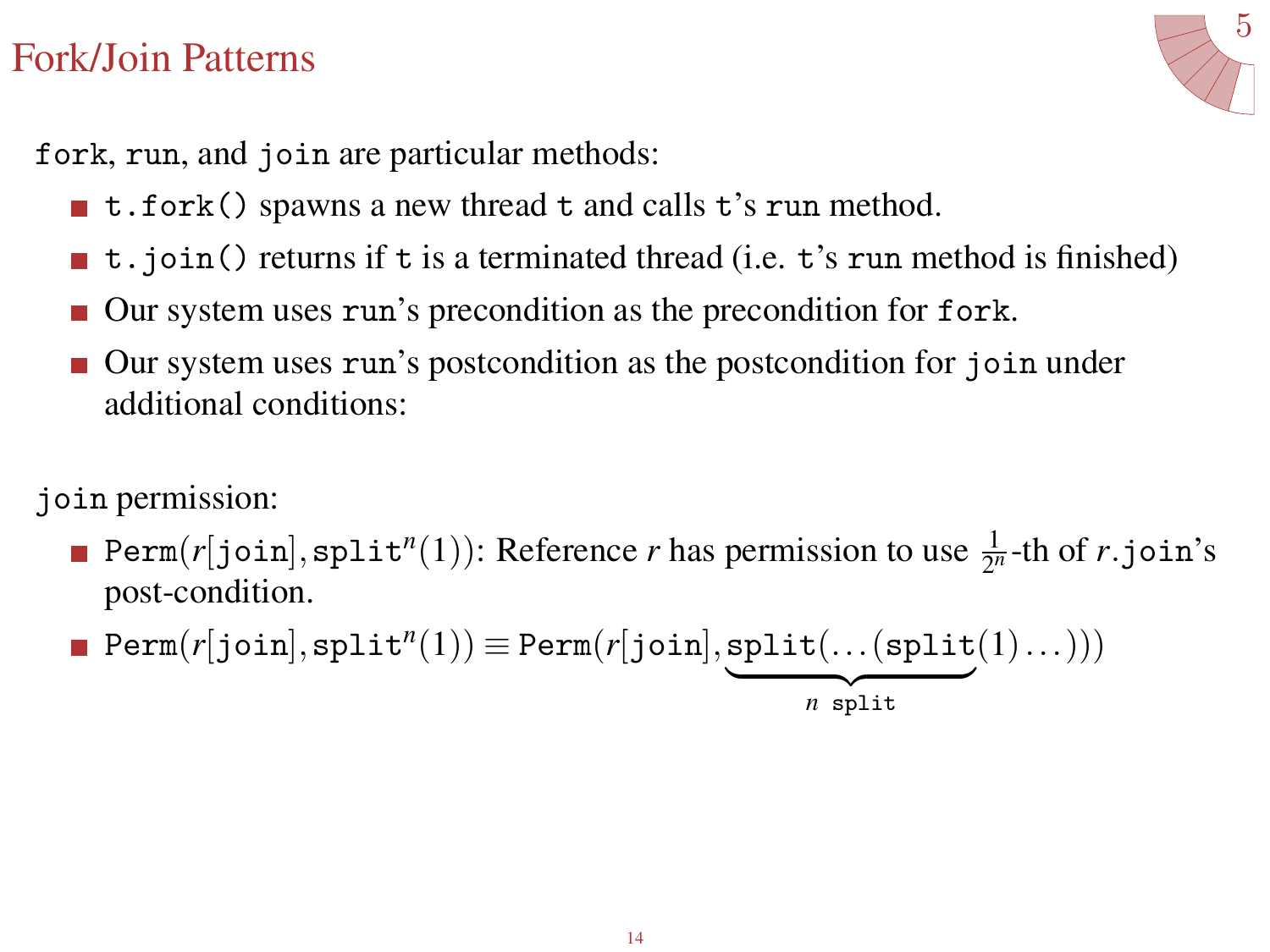

```
void main(){
  Subject s = new Subject();
    {Perm(s[∗],1)}
```

```
class Cloner{
  Subject s;
```
...

}

```
//@ requires Perm(s[*], \alpha);
//@ ensures Perm(s[*], \alpha);
void run()\{ \ldots \}
```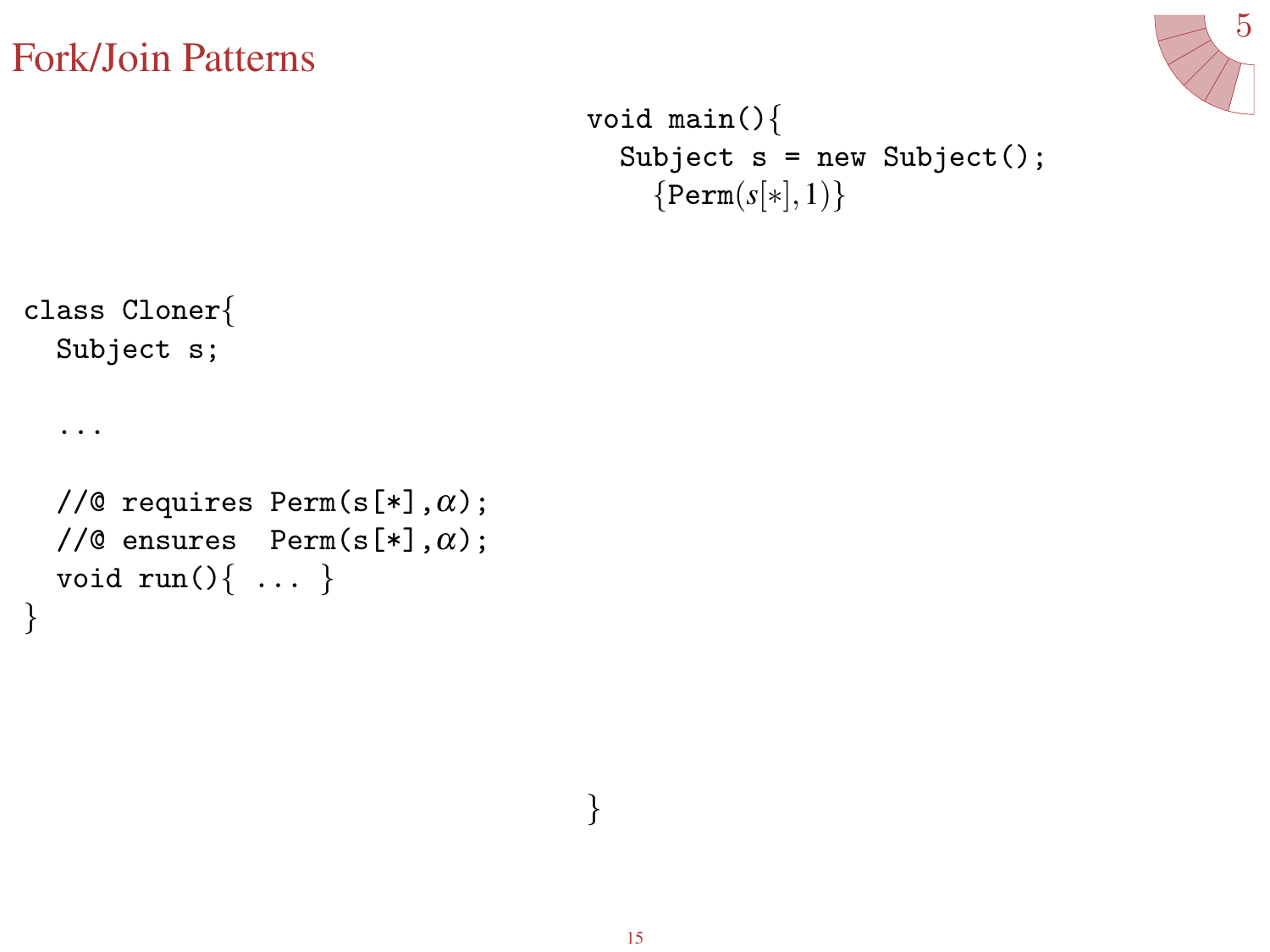

```
void main(){
  Subject s = new Subject();
    {Perm(s[*], 1)}
```

```
Cloner cm1 = new Cloner(s);
  {Perm(s[∗],1) * Perm(cm1[join],1)}
...
Cloner cm8 = new Cloner(s);
```

```
class Cloner{
  Subject s;
```
...

}

```
//@ requires Perm(s[*], \alpha);
//@ ensures Perm(s[*], \alpha);void run()\{ \ldots \}
```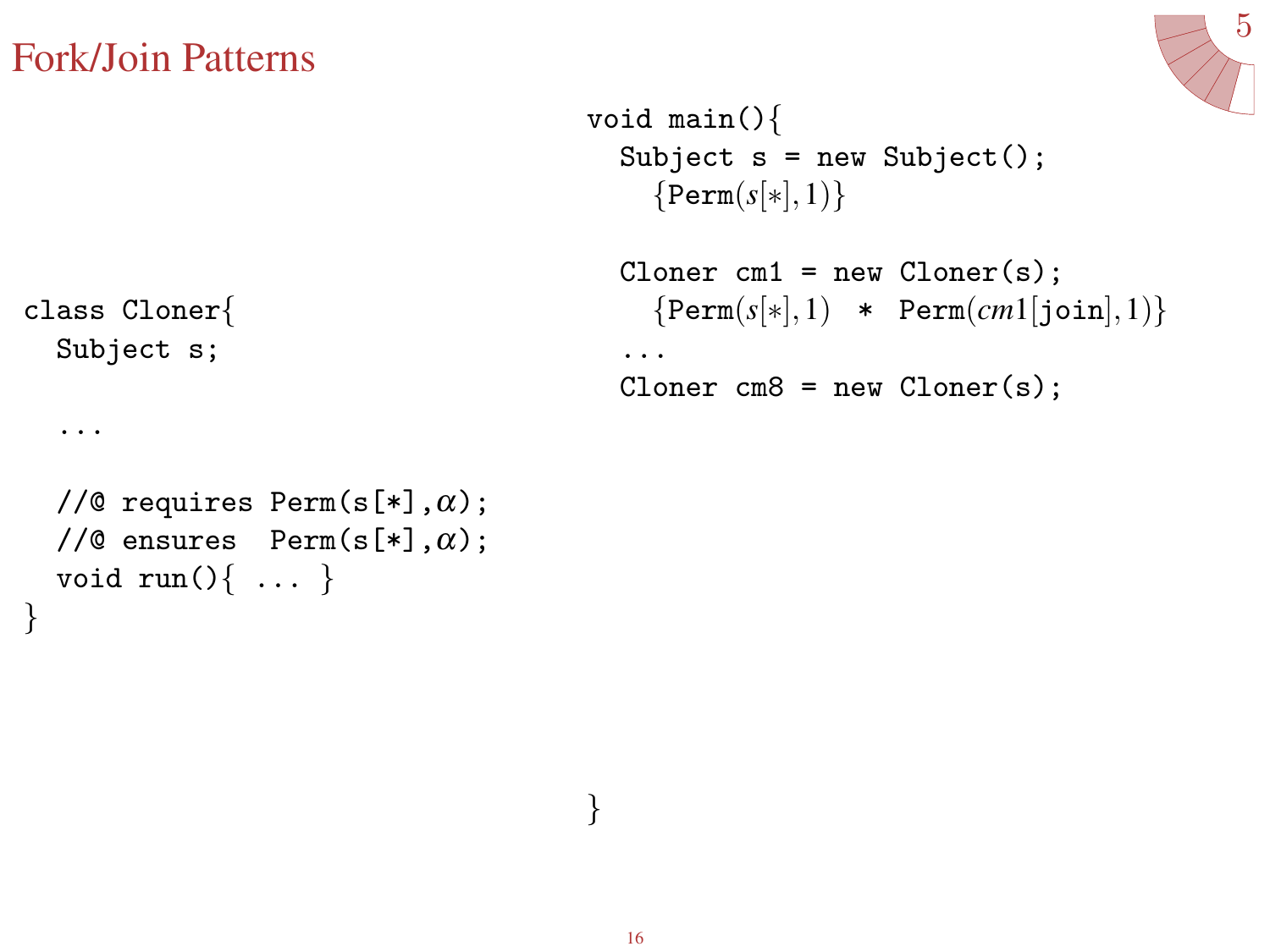class Cloner{



```
void main(){
  Subject s = new Subject();
    {Perm(s[*], 1)}Cloner cm1 = new Cloner(s);
  ...
  Cloner cm8 = new Cloner(s);
    {Perm(s[∗],1) * Perm(cm1[join],1)
     * ... * Perm(cm8[join],1)}
```

```
Subject s;
  ...
  //@ requires Perm(s[*], \alpha);
  //@ ensures Perm(s[*], \alpha);void run()\{ \ldots \}}
```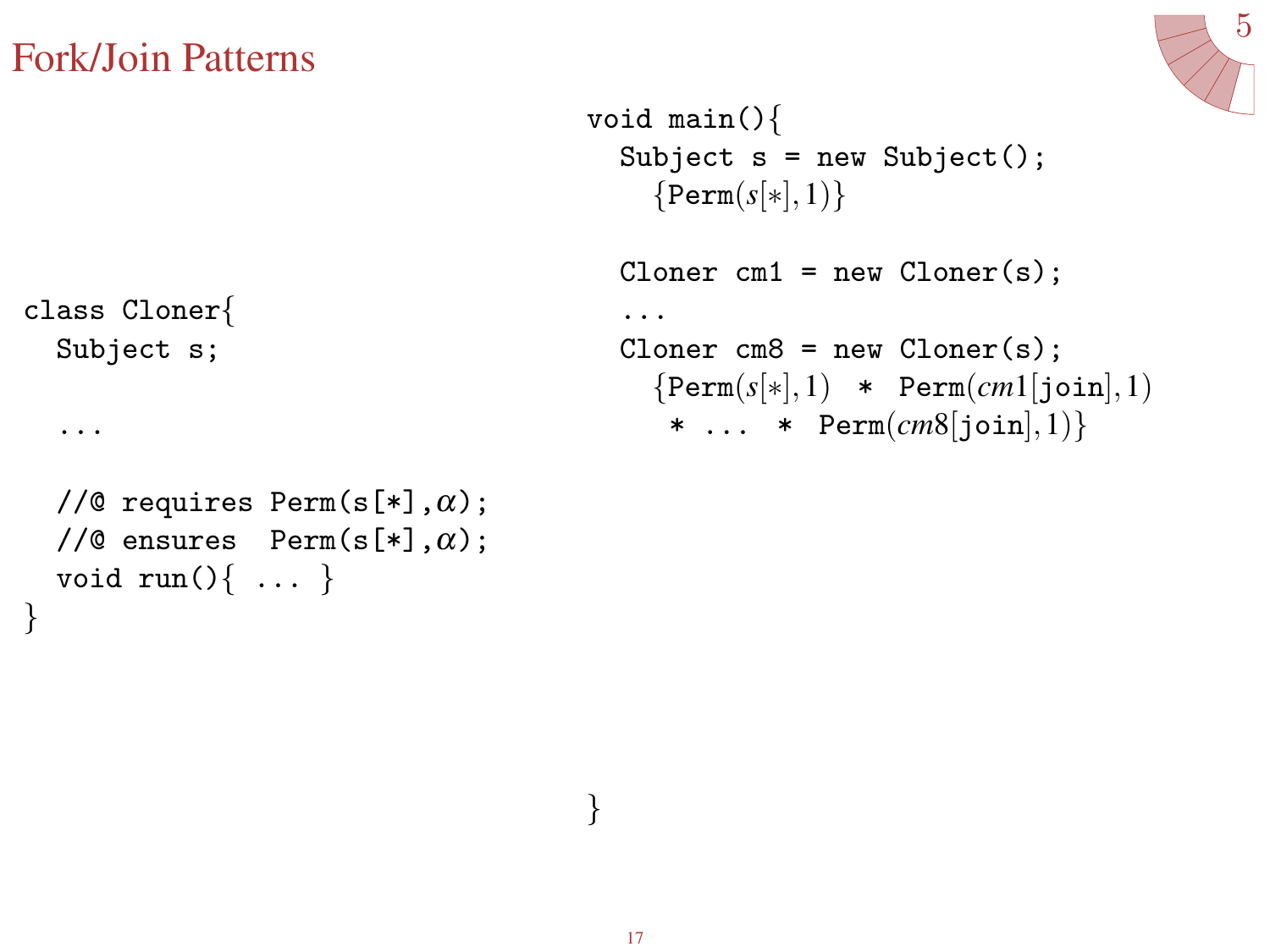

```
void main(){
  Subject s = new Subject();
    {Perm(s[*], 1)}Cloner cm1 = new Cloner(s);
  ...
  Cloner cm8 = new Cloner(s);
    {Perm(s[∗],1)}
  cm1.fork();
```

```
class Cloner{
  Subject s;
```
...

}

```
//@ requires Perm(s[*], \alpha);
//@ ensures Perm(s[*], \alpha);void run()\{ \ldots \}
```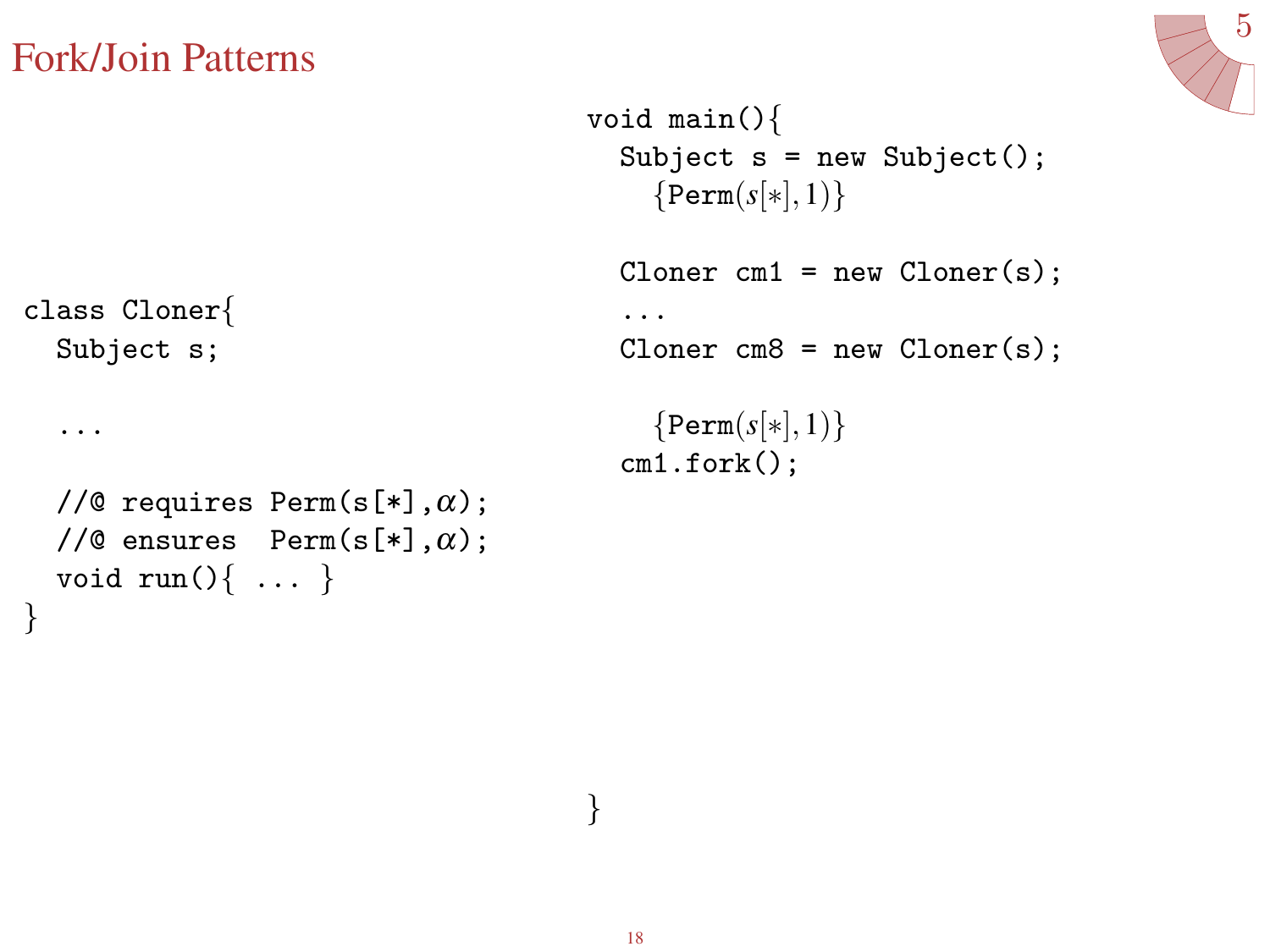

```
void main(){
  Subject s = new Subject();
    {Perm(s[*], 1)}Cloner cm1 = new Cloner(s);
  ...
  Cloner cm8 = new Cloner(s);
    {Perm(s[∗],1/2) * Perm(s[∗],1/2)}
  cm1.fork();
    {Perm(s[∗],1/2)}
```

```
class Cloner{
  Subject s;
```
...

}

```
//@ requires Perm(s[*], \alpha);
//@ ensures Perm(s[*], \alpha);void run()\{ \ldots \}
```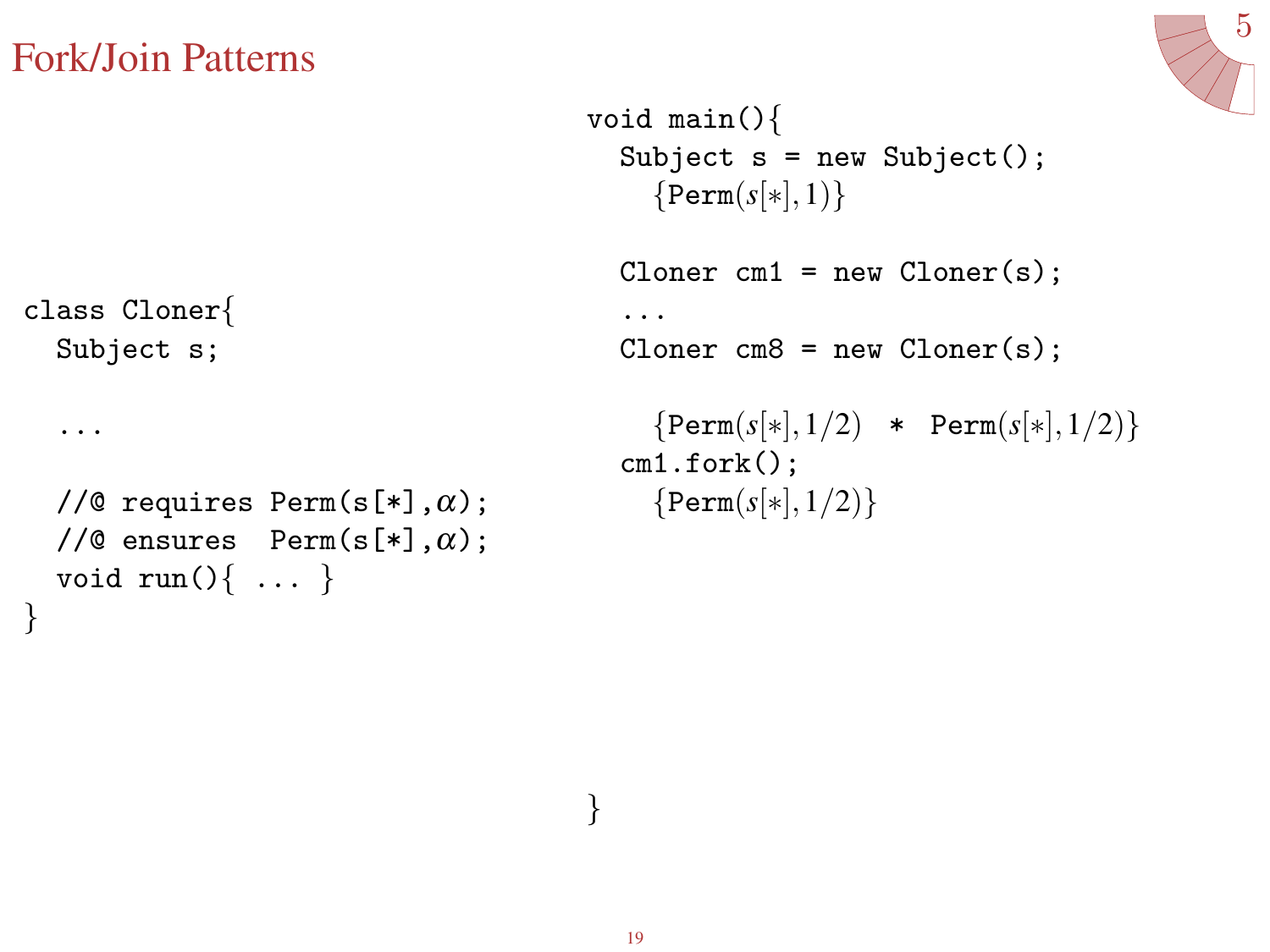

```
void main(){
  Subject s = new Subject();
    {Perm(s[*], 1)}Cloner cm1 = new Cloner(s);
  ...
  Cloner cm8 = new Cloner(s);
  cm1.fork();
  ...
    {Perm(s[∗],1/128)}
  cm8.fork();
```

```
class Cloner{
  Subject s;
```
...

}

```
//@ requires Perm(s[*],\alpha);
//@ ensures Perm(s[*], \alpha);
void run()\{ \ldots \}
```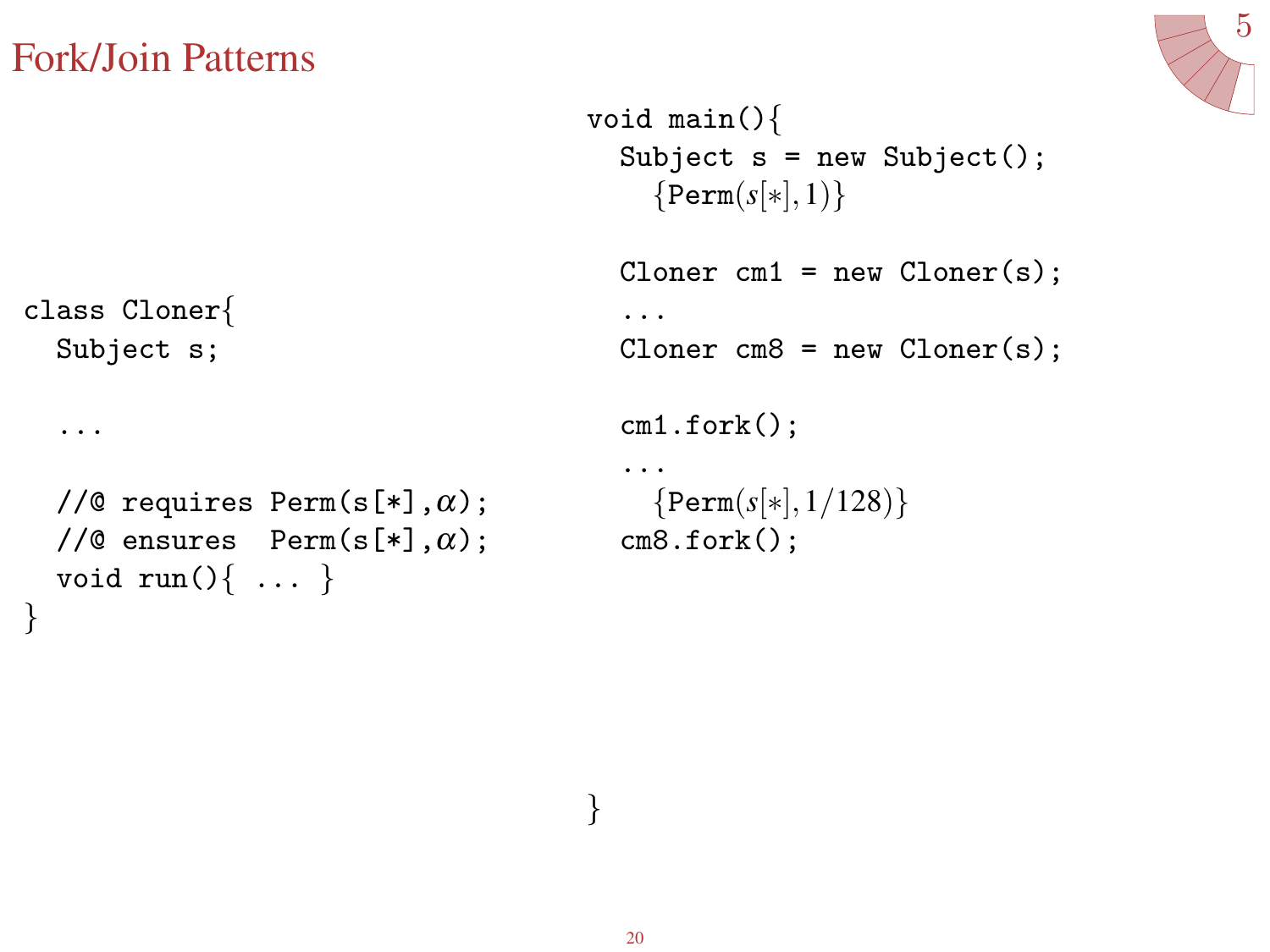

```
void main(){
  Subject s = new Subject();
    {Perm(s[*], 1)}Cloner cm1 = new Cloner(s);
  ...
  Cloner cm8 = new Cloner(s);
  cm1.fork();
  ...
    {Perm(s[∗],1/256) * Perm(s[∗],1/256)}
  cm8.fork();
    {Perm(s[∗],1/256)}
```

```
class Cloner{
  Subject s;
```
...

}

```
//@ requires Perm(s[*], \alpha);
//@ ensures Perm(s[*], \alpha);
void run()\{ \ldots \}
```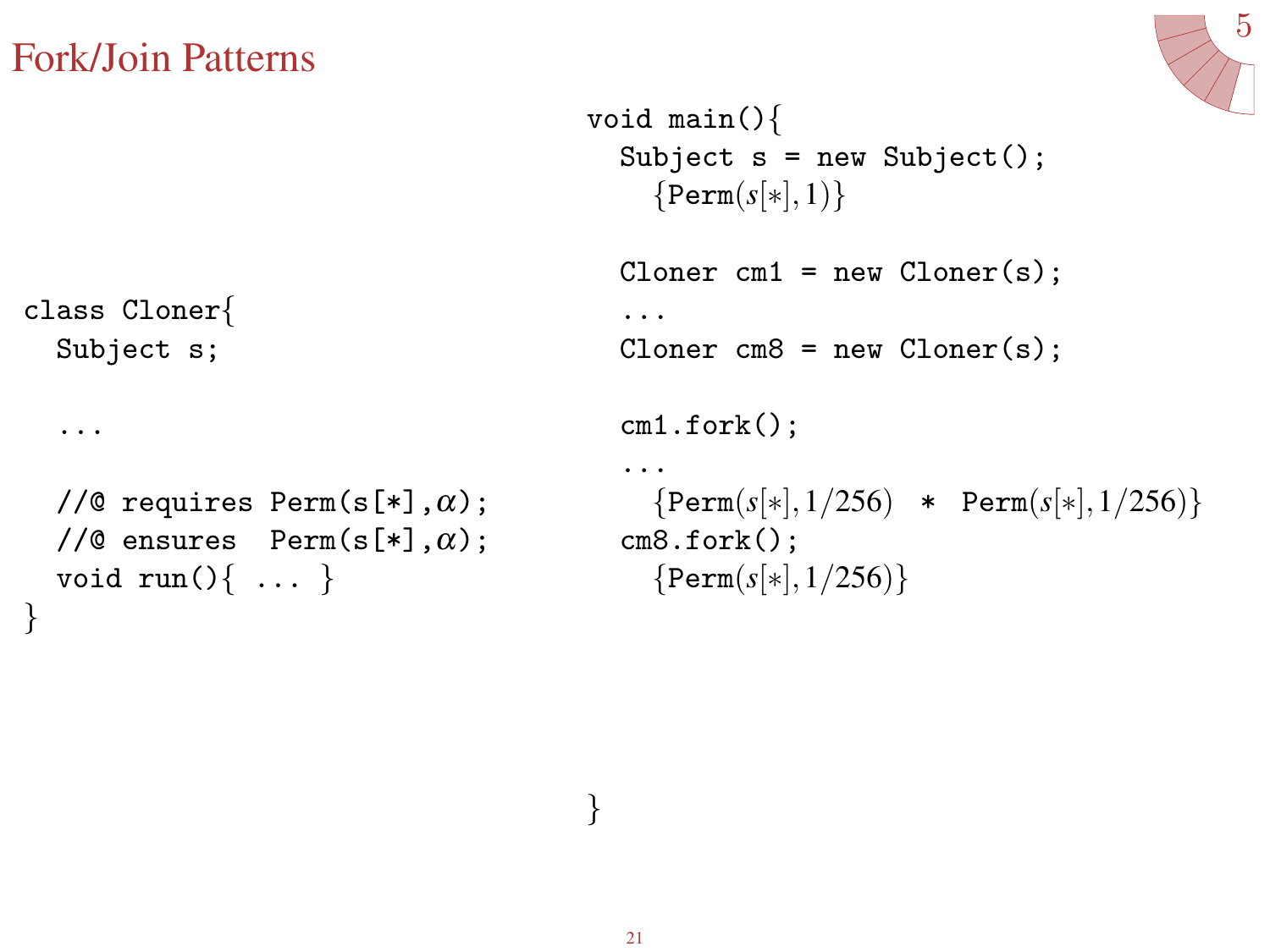

```
void main(){
  Subject s = new Subject();
    {Perm(s[∗],1)}
  Cloner cm1 = new Cloner(s);
  ...
  Cloner cm8 = new Cloner(s);
  cm1.fork();
  ...
  cm8.fork();
    {Perm(s[∗],1/256) * Perm(cm8[join],1)}
  cm8.join();
    {Perm(s[∗],1/128)}
```

```
class Cloner{
  Subject s;
```
...

}

```
//@ requires Perm(s[*], \alpha);
//@ ensures Perm(s[*], \alpha);void run()\{ \ldots \}
```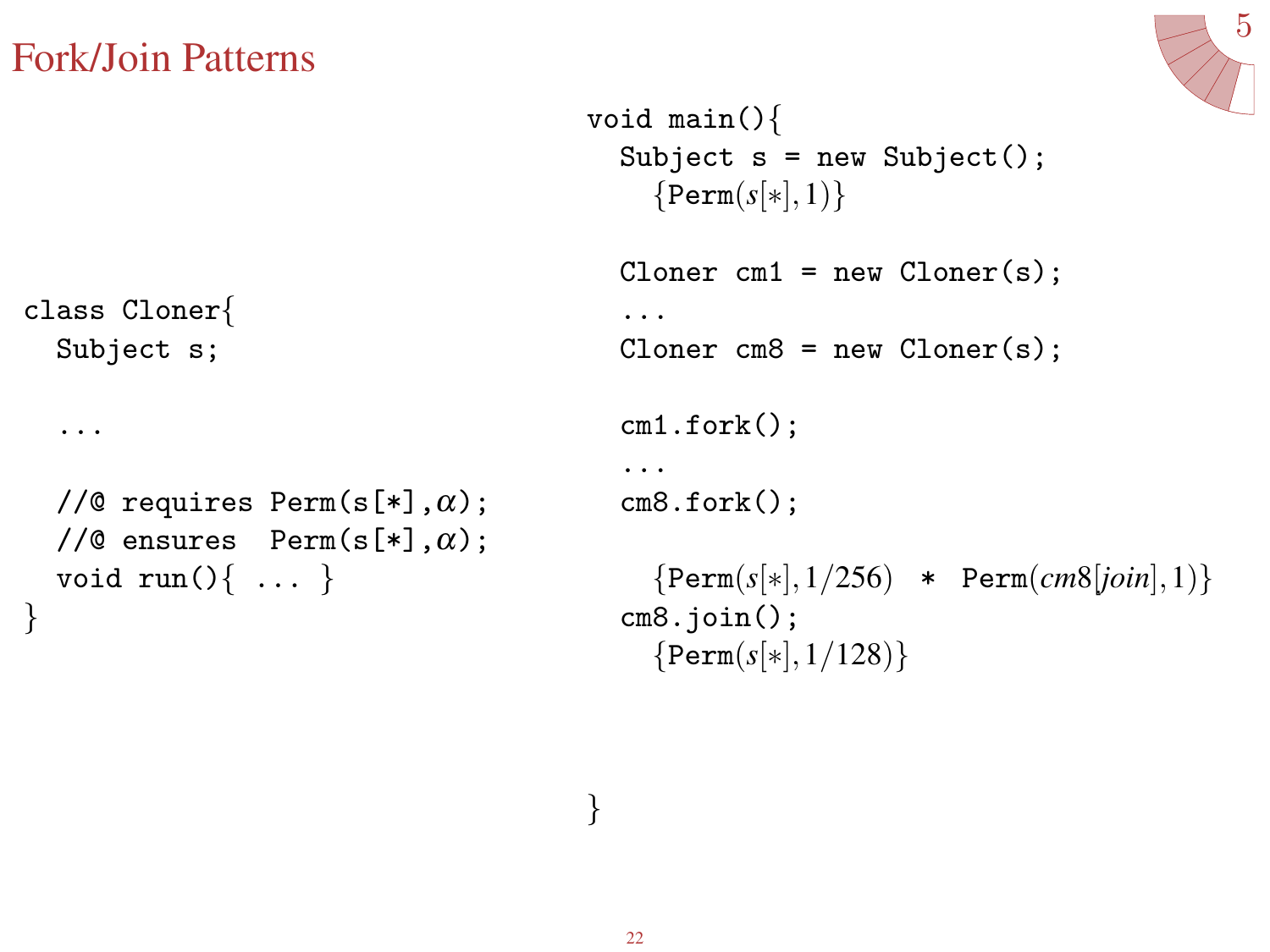

```
void main(){
  Subject s = new Subject();
    {Perm(s[∗],1)}
  Cloner cm1 = new Cloner(s);
  ...
  Cloner cm8 = new Cloner(s);
  cm1.fork();
  ...
  cm8.fork();
  cm8.join();
  ...
    {Perm(s[∗],1/2) * Perm(cm1[join],1)}
  cm1.join();
    {Perm(s[∗],1)}
}
```

```
class Cloner{
  Subject s;
```
...

```
//@ requires Perm(s[*], \alpha);
//@ ensures Perm(s[*], \alpha);void run()\{ \ldots \}
```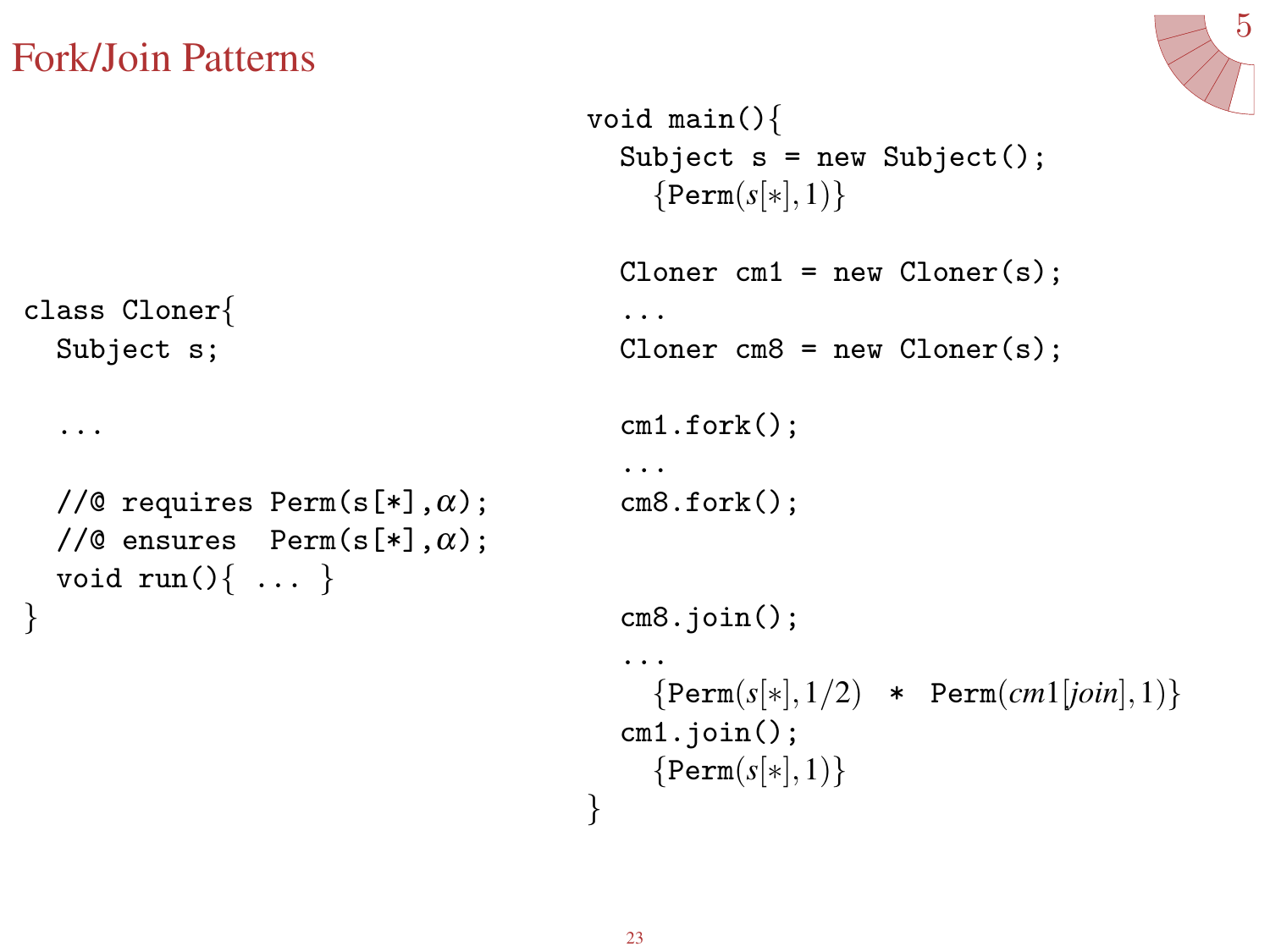<span id="page-31-0"></span>

Permission formulas are interpreted w.r.t. permission tables.

 $\blacksquare$   $\Gamma \vdash \mathscr{P}; h; s \models_t P$ 

 $\triangleright$  "*P* holds in permission table  $\mathcal{P}$ , heap *h* and local store *s* of thread *t*"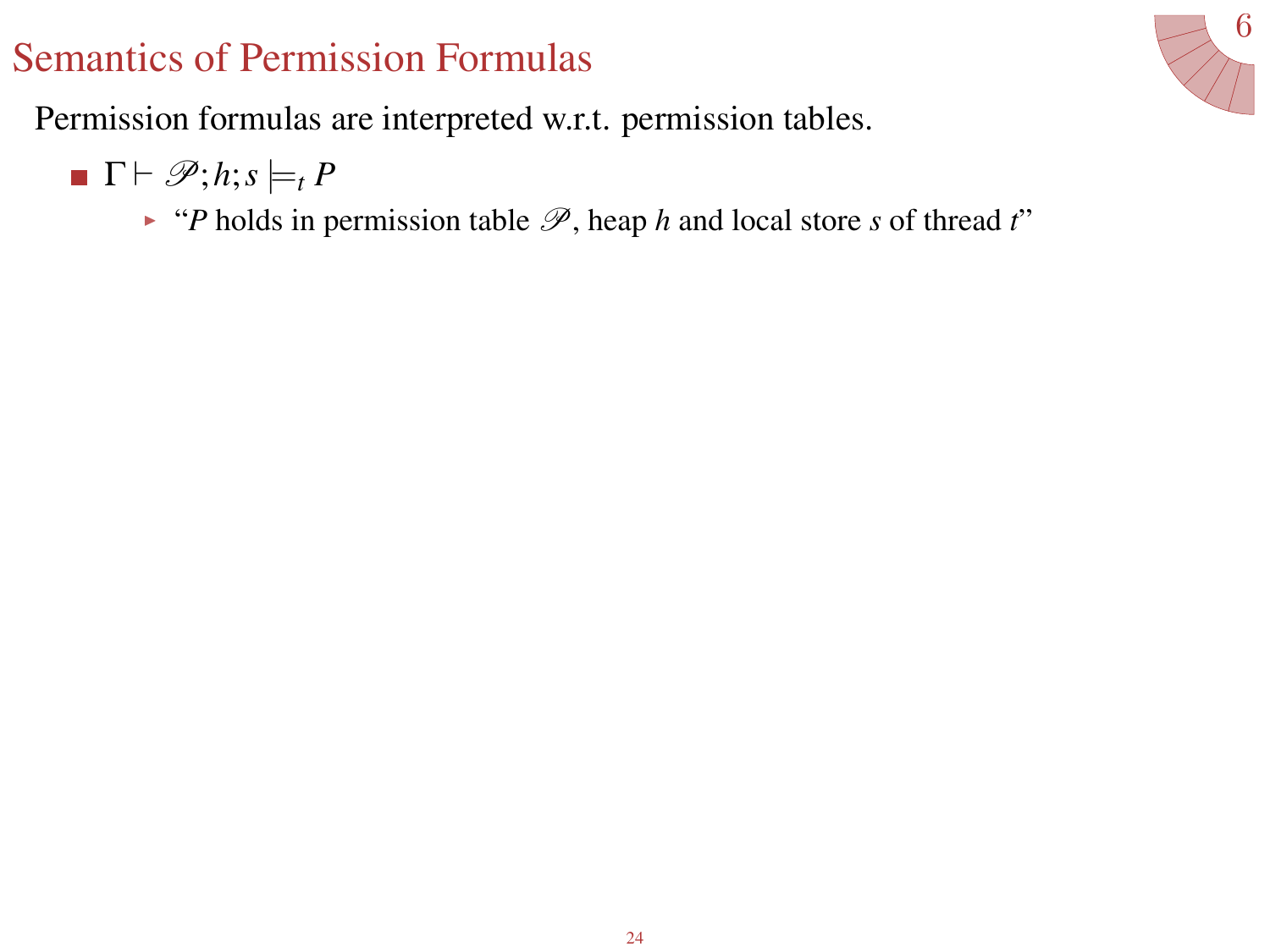

Permission formulas are interpreted w.r.t. permission tables.

- $\blacksquare$   $\Gamma \vdash \mathscr{P}; h; s \models_t P$ 
	- $\triangleright$  "*P* holds in permission table  $\mathcal{P}$ , heap *h* and local store *s* of thread *t*"

$$
\frac{\|r\|_{s}^{h} = o \qquad \|\pi\| \leq \mathcal{P}(o, \kappa)(ref(r)_{s}^{h,t})}{\Gamma \vdash \mathcal{P}; h; s \models_{t} \text{Perm}(r[\kappa], \pi)} \text{ (Valid Perm)}
$$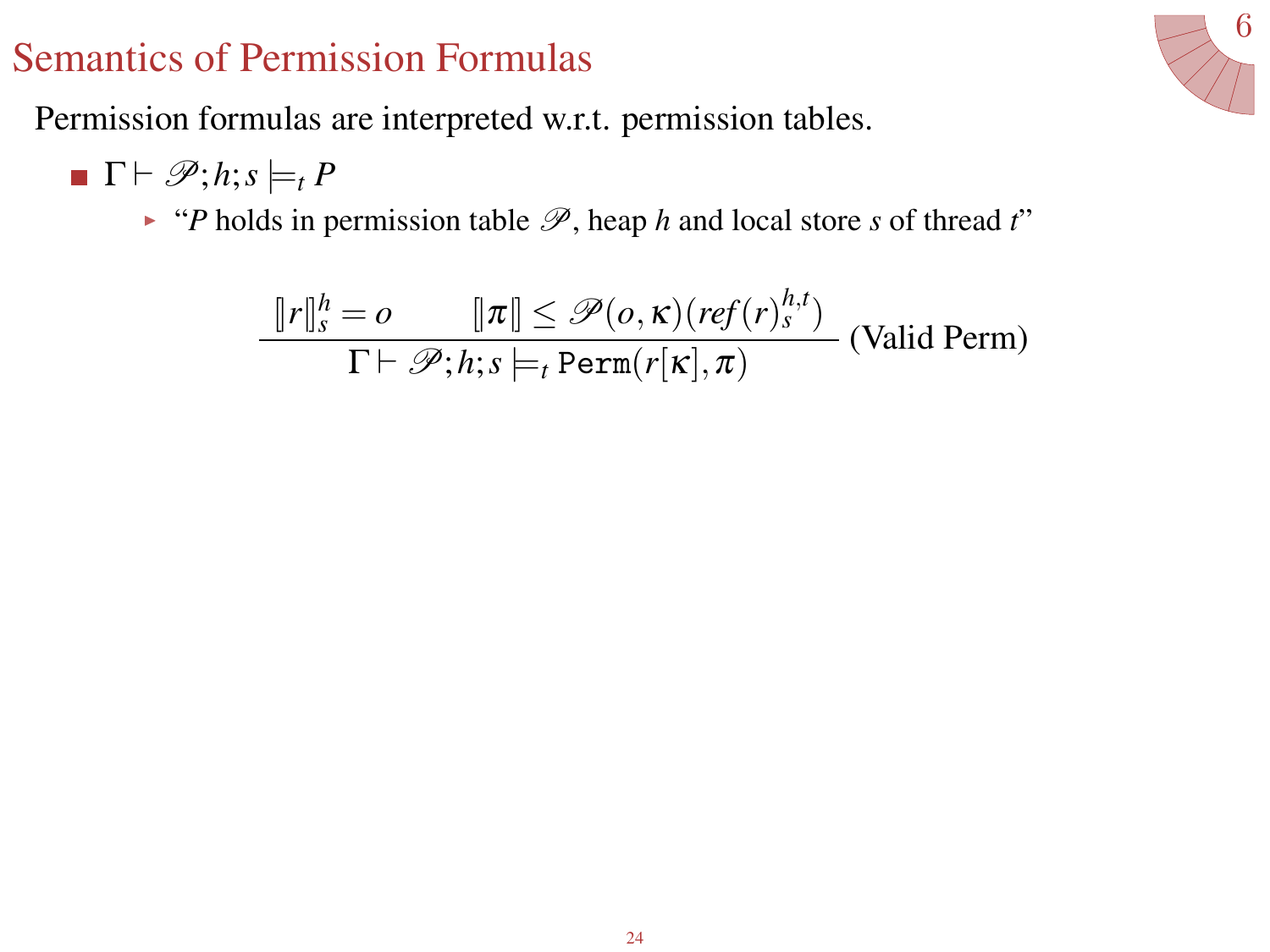6

Permission formulas are interpreted w.r.t. permission tables.

- $\blacksquare$   $\Gamma \vdash \mathscr{P}; h; s \models_t P$ 
	- $\rightarrow$  "*P* holds in permission table  $\mathcal{P}$ , heap *h* and local store *s* of thread *t*"

$$
\frac{\|r\|_{s}^{h} = o \quad \|\pi\| \leq \mathcal{P}(o, \kappa)(ref(r)_{s}^{h,t})}{\Gamma \vdash \mathcal{P}; h; s \models_{t} \text{Perm}(r[\kappa], \pi)} \text{ (Valid Perm)}
$$

Permissions tables are defined such that:

$$
\sum_{\|r\|_s^h=o}\mathscr{P}(o,\kappa)(r)\leq 1
$$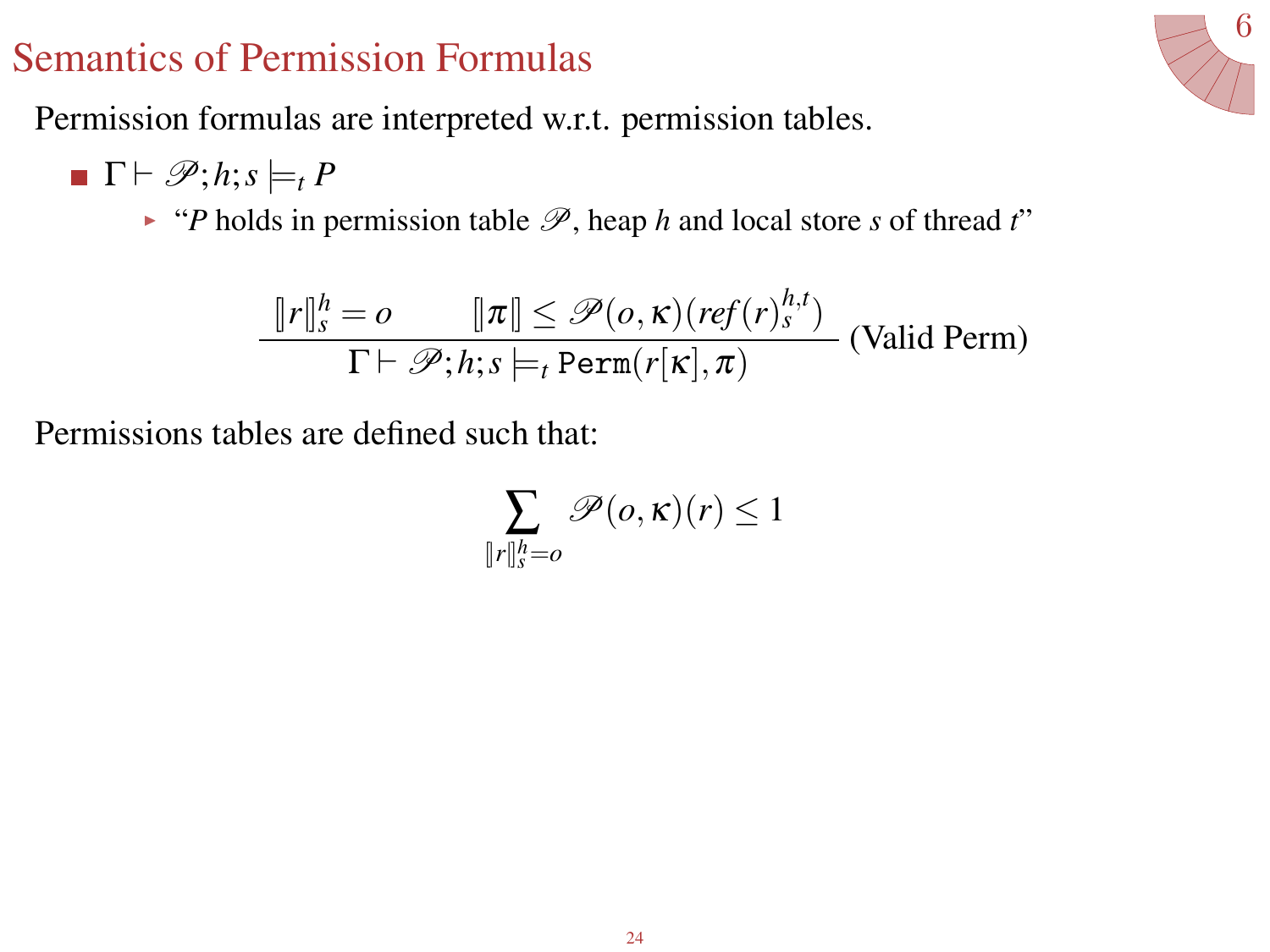Permission formulas are interpreted w.r.t. permission tables.

- $\Gamma \vdash \mathscr{P}; h; s \models_t P$ 
	- $\rightarrow$  "*P* holds in permission table  $\mathcal{P}$ , heap *h* and local store *s* of thread *t*"

$$
\frac{\|r\|_{s}^{h} = o \qquad \|\pi\| \leq \mathcal{P}(o, \kappa)(ref(r)_{s}^{h,t})}{\Gamma \vdash \mathcal{P}; h; s \models_{t} \text{Perm}(r[\kappa], \pi)} \text{ (Valid Perm)}
$$

Permissions tables are defined such that:

$$
\sum_{\|r\|_s^h=o}\mathscr{P}(o,\kappa)(r)\leq 1
$$

**1** Two threads writing to location  $\ell$  need permission 1 to  $\ell$ .

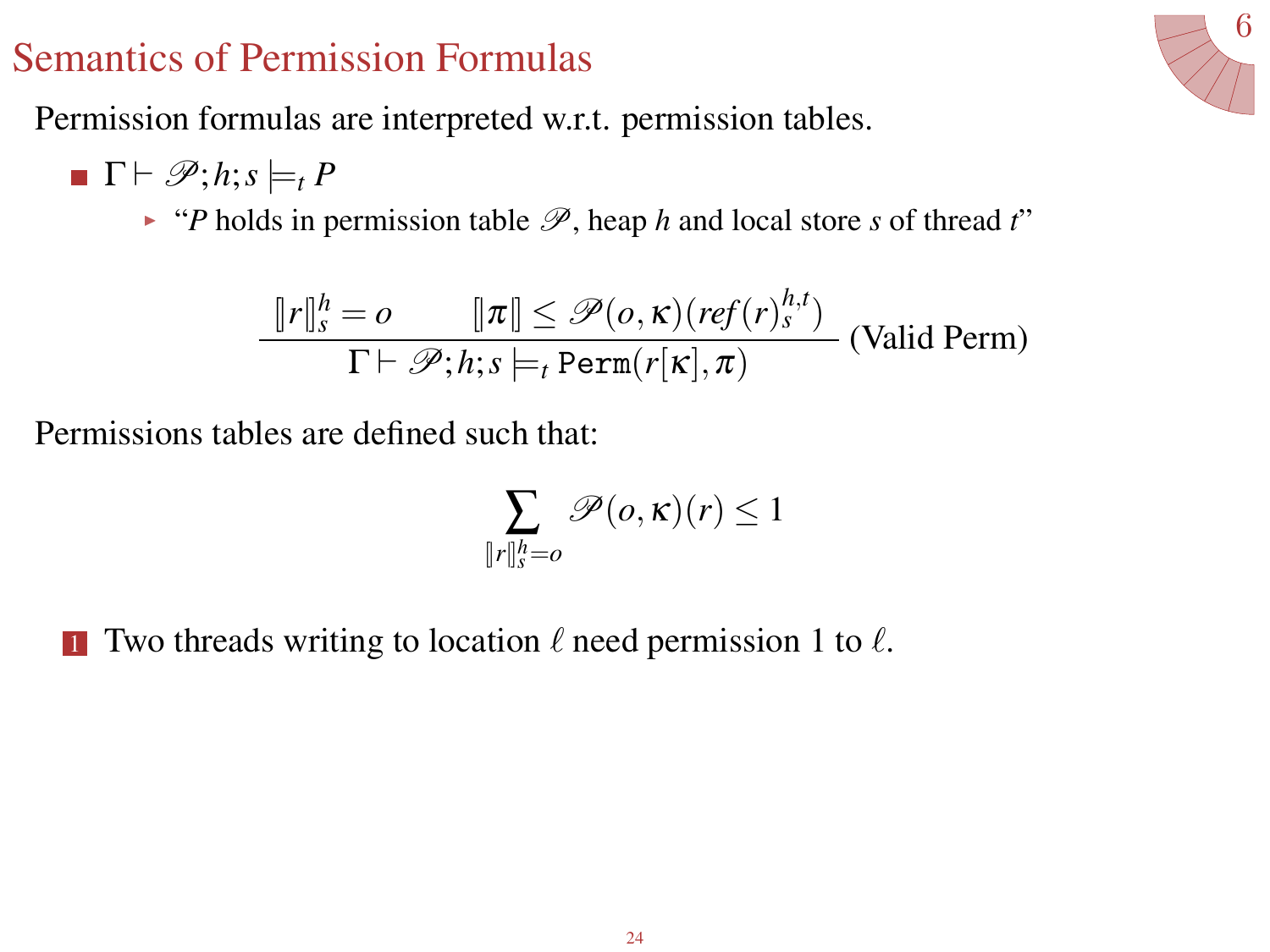6

Permission formulas are interpreted w.r.t. permission tables.

- $\Gamma \vdash \mathscr{P}; h; s \models_t P$ 
	- $\rightarrow$  "*P* holds in permission table  $\mathcal{P}$ , heap *h* and local store *s* of thread *t*"

$$
\frac{\|r\|_{s}^{h} = o \quad \|\pi\| \leq \mathcal{P}(o, \kappa)(ref(r)_{s}^{h,t})}{\Gamma \vdash \mathcal{P}; h; s \models_{t} \text{Perm}(r[\kappa], \pi)} \text{ (Valid Perm)}
$$

Permissions tables are defined such that:

$$
\sum_{r \parallel_s^h = o} \mathscr{P}(o, \kappa)(r) \le 1
$$

**1** Two threads writing to location  $\ell$  need permission 1 to  $\ell$ .

 $\int$ 

**2** The sum of permissions to a location is less or equal than 1 in verified programs.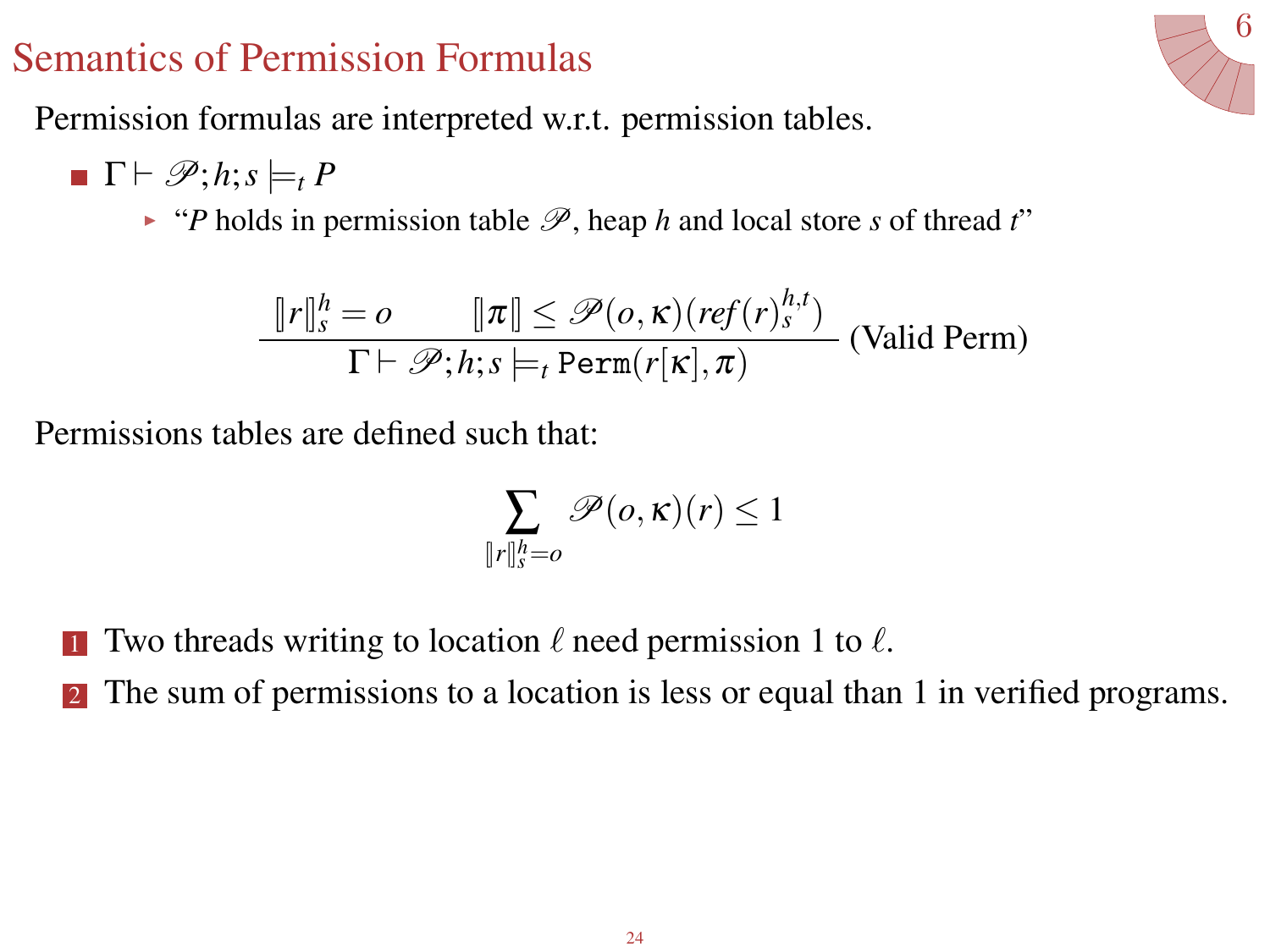Permission formulas are interpreted w.r.t. permission tables.

- $\Gamma \vdash \mathscr{P}; h; s \models_t P$ 
	- $\rightarrow$  "*P* holds in permission table  $\mathcal{P}$ , heap *h* and local store *s* of thread *t*"

$$
\frac{\|r\|_{s}^{h} = o \qquad \|\pi\| \leq \mathcal{P}(o, \kappa)(ref(r)_{s}^{h,t})}{\Gamma \vdash \mathcal{P}; h; s \models_{t} \text{Perm}(r[\kappa], \pi)} \text{ (Valid Perm)}
$$

Permissions tables are defined such that:

$$
\sum_{r \parallel_s^h = o} \mathscr{P}(o, \kappa)(r) \le 1
$$

**1** Two threads writing to location  $\ell$  need permission 1 to  $\ell$ .

 $\int$ 

- The sum of permissions to a location is less or equal than 1 in verified programs.
- <sup>3</sup> Thus, verified programs do not contain data races.